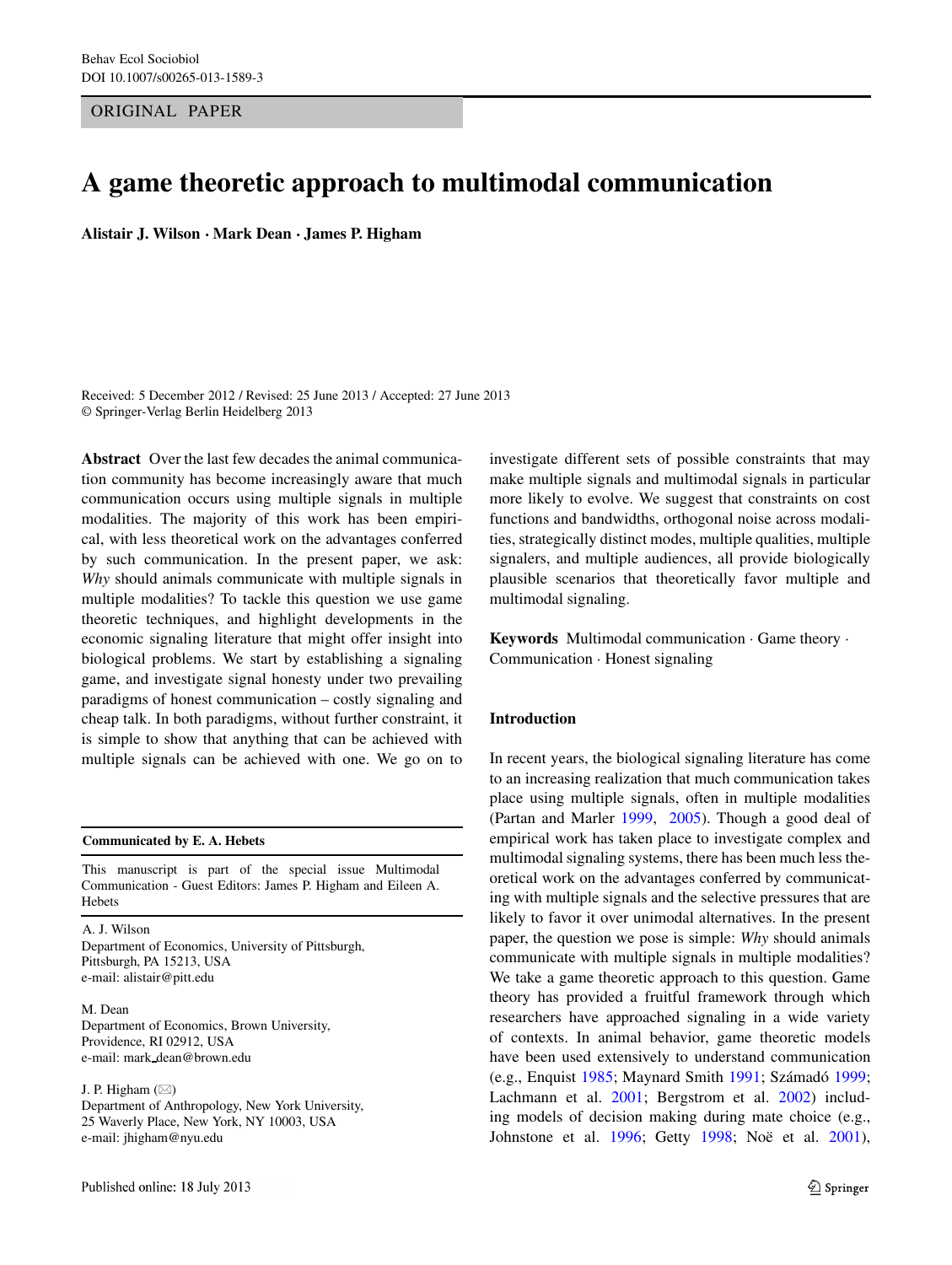animal contests (e.g., Smith and Price [1973;](#page-16-7) Maynard Smith [1974;](#page-16-8) Enquist [1985;](#page-15-0) Hurd [1997\)](#page-16-9), and offspring provisioning (e.g., Godfray [1991;](#page-15-3) Johnstone and Grafen [1992;](#page-16-10) Godfray and Johnstone [2000;](#page-15-4) Johnstone [2004;](#page-16-11) Johnstone and Hinde [2006\)](#page-16-12), while in economics, signaling games include models of education choices (Spence [1973\)](#page-16-13), political announcements (Alesina [1988\)](#page-15-5), and advertising (Milgrom and Roberts [1986\)](#page-16-14). These models have provided important insights into when and how signaling might work, at least some of which have been borne out empirically (e.g., offspring provisioning, Hinde et al. [2010\)](#page-15-6). Part of our aim is to review the ways in which theory developed for economic applications may be able to inform us about multimodal signaling in a biological setting.

We begin by setting up a canonical version of the signaling problem: a sender has some private information about the state of the world (which we will generally frame as something simple, such as their genetic fitness or current physical state) and a set of signals from which the receiver can infer information (for example, a display). The receiver then responds. The primary aim of this paper is to assess: (1) the impact on this model of allowing the signal space to be multimodal; and (2) possible theoretical advantages that a multimodal signal space might provide over a unimodal one. We begin by formally defining the signaling problem, and then by reviewing the two main forms of signaling in a unimodal setting. The first of these is the standard costly signaling model that has been heavily applied in both economics and animal communication (Spence [1973;](#page-16-13) Grafen [1990\)](#page-15-7). The second is the "cheap talk" model in which there is no cost to sending any signal, and in which information can be transmitted from the sender to the receiver as long as the preferences of sender and receiver are not completely orthogonal (Crawford and Sobel [1982;](#page-15-8) Bergstrom and Lachmann [1998;](#page-15-9) Lachmann and Bergstrom [1998;](#page-16-15) Johnstone [1998;](#page-16-16) Silk et al. [2000;](#page-16-17) Brilot and Johnstone [2002,](#page-15-10) [2003\)](#page-15-11). We then go on to consider multiple signal arguments and how these impact these models.

### **Preliminaries**

In the canonical model of signaling, we have two players, a sender *S* and a receiver *R*. The sequence of play is as follows: (1) the sender observes the state of the world/quality of the sender,  $q \in \mathcal{Q}$ ; (2) the sender chooses a signal to send from a set of possible signals,  $s \in S$ ; and (3) the receiver observes the signal*s* and (4) gives a response *r* from some set of possible response,  $r \in \mathcal{R}$ . The preferences over final outcomes for sender and receiver are represented by the functions  $V(q,s,r)$  and  $W(q,r)$ , respectively. As an example, suppose the sender is a male and the receiver a female,

then the set of states *Q* could be the set of attributes that describe the male's attractiveness as a mate. To illustrate, we will assume the types are just *high* or *low*, represented by the state space  $\mathcal{Q} = \{q_L, q_H\}$ . The set *S* is the set of possible mating-related signals that can be sent (pheromones, calls, visual displays, etc.); and  $R$  is the range of possible decisions by the female, such as whether or not to mate with the male. The utility of the male sender, *V*, depends on the signal he sends and the response of the female, both of which may depend on his quality *q*. The utility of the female receiver, *W*, depends on the suitability of the male—his quality *q*—and her response *r*.

This setup is often described as an "action response" game in the biology literature (see Hurd and Enquist [2005](#page-16-18) for a taxonomy of different types of communication games). Games of this type have been heavily studied within biology (for example, Grafen [1990;](#page-15-7) Hurd [1995;](#page-16-19) Lachmann et al. [2001;](#page-16-4) Bergstrom et al. [2002;](#page-15-1) Getty [2006\)](#page-15-12) (Table [1\)](#page-2-0). A variant of this game—the "Dual Action State Response" game—allows the receiver to have different types, a possibility that we discuss in section ["Multiple messages for](#page-10-0) [multiple qualities"](#page-10-0). Other variants, which for simplicity we do not cover in this paper, include models in which the welfare of the signaler enters the utility function of the receiver (Godfray [1991;](#page-15-3) Számadó [1999\)](#page-16-3) and those that allow for multiple rounds of signaling from both sender and receiver (mutual signaling games, discussed in Enquist [1985](#page-15-0) and Hurd [1997\)](#page-16-9). However, our model is flexible enough to cope with the various different types of signals laid out in Hurd and Enquist [\(2005\)](#page-16-18). Following this taxonomy, performance signals (which cannot be sent by some types) can be modeled by setting  $V(q, s, r)$  equal to minus infinity for some type/signal pairs. "Handicap" signals, by which different signals have different costs for different types, and conventional signals, by which different responses have different benefits for different types, can also easily be accommodated .

We assume that the outcome of a signaling situation will be described by some equilibrium concept. The standard equilibrium for this type of game is the Perfect Bayesian (or sequential) equilibrium (For more details, see Kreps and Wilson [\(1982\)](#page-16-20) and Fudenberg and Tirole [\(1991\)](#page-15-13)). The equilibrium will be defined with the following objects:

- An *ex ante* probability distribution λ, over the set of types/states *Q*.
- − A *signal function* that maps types of senders into provided signals,  $\sigma : \mathcal{Q} \to \mathcal{S}$ . This function indicates the signal that each sender type exhibits for each possible quality level.
- A conditional distribution  $\tilde{\lambda}_s$  over the set *Q*, for each signal s. In the economics literature, this is thought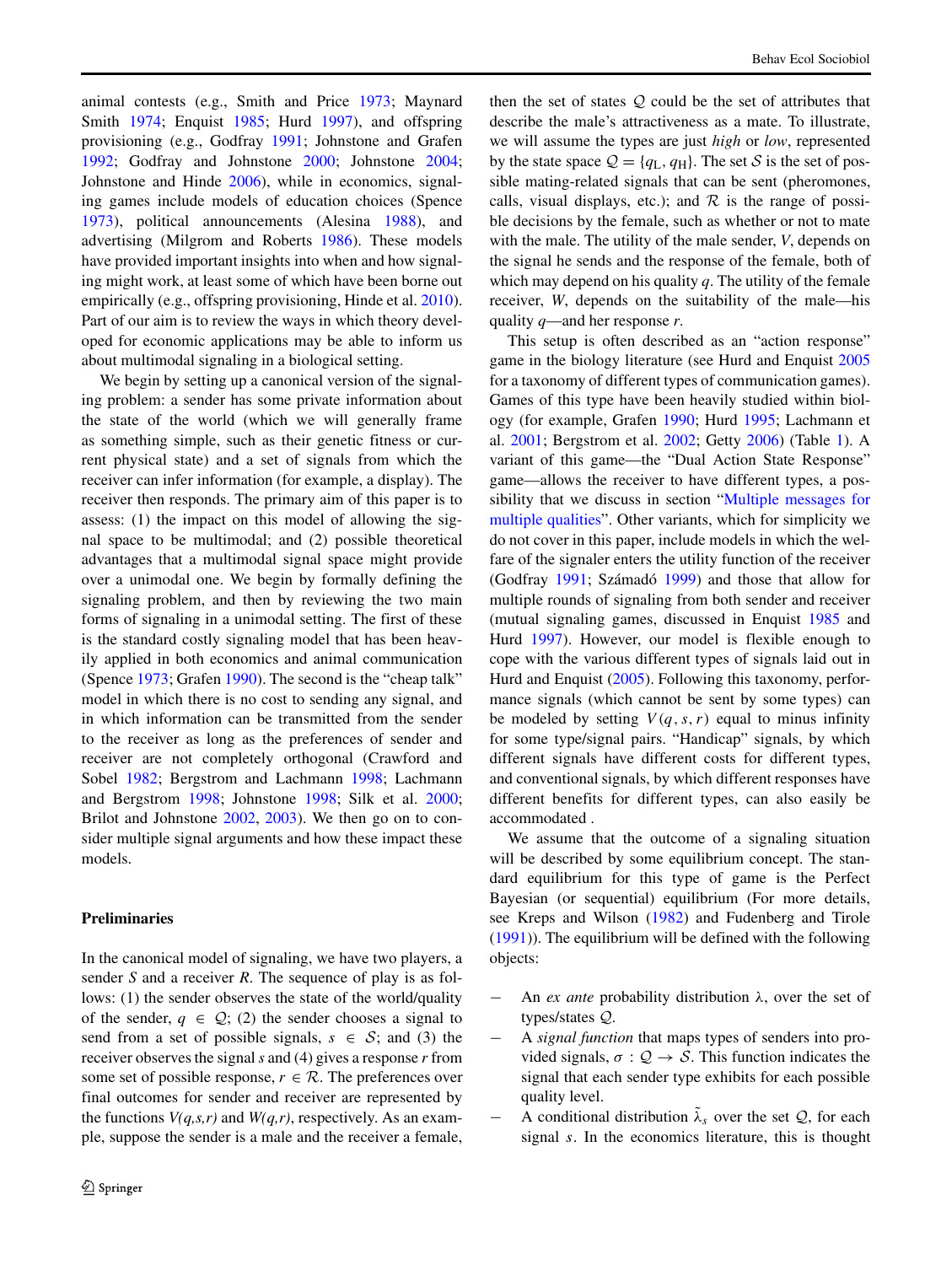#### <span id="page-2-0"></span>**Table 1** Glossary of terms

| Item                    | Meaning                                                                                                                                                                                                                                                                                                                                                                                                               |
|-------------------------|-----------------------------------------------------------------------------------------------------------------------------------------------------------------------------------------------------------------------------------------------------------------------------------------------------------------------------------------------------------------------------------------------------------------------|
|                         | Primitives:                                                                                                                                                                                                                                                                                                                                                                                                           |
| V                       | The fitness value of the sender where $V: Q \times S \times R \rightarrow \mathbb{R}$                                                                                                                                                                                                                                                                                                                                 |
| W                       | The fitness value of the receiver where $W: \mathcal{Q} \times \mathcal{R} \to \mathbb{R}$                                                                                                                                                                                                                                                                                                                            |
| H                       | The sender's fitness gain from the response, where the sender's fitness value $V$ is separable into a gain $H$<br>and loss C. This is a function $H: \mathcal{Q} \times \mathcal{R} \to \mathbb{R}$ .                                                                                                                                                                                                                 |
| $\mathcal{C}_{0}^{0}$   | The sender's fitness cost from sending a signal, where the sender's fitness value $V$ is separable into a gain $H$<br>and loss C. This is a function $C: \mathcal{Q} \times \mathcal{S} \to \mathbb{R}$                                                                                                                                                                                                               |
| λ                       | The probability distribution over the possible types of sender $Q$                                                                                                                                                                                                                                                                                                                                                    |
| Q, q                    | A set of types of sender, with generic element $q$                                                                                                                                                                                                                                                                                                                                                                    |
| S, s                    | A set of possible signals that the sender can provide, with generic signal s                                                                                                                                                                                                                                                                                                                                          |
| $\mathcal{R}, r$        | A set of responses that the female receiver of the signal can take, with generic element $r$                                                                                                                                                                                                                                                                                                                          |
| $\bigstar$ , $\diamond$ | Generic discrete signals, where we will use $\star$ to represent a display and $\diamond$ the absence of a display.<br>Equilibrium Objects:                                                                                                                                                                                                                                                                           |
| $\tilde{\lambda}_s$     | A conditional distribution over the possible types of sender $Q$ , given a received signal s                                                                                                                                                                                                                                                                                                                          |
| σ                       | A signal function, that associates a signal with every possible type of sender, $\sigma : Q \rightarrow S$                                                                                                                                                                                                                                                                                                            |
| $\rho$                  | A response function, that associates a response with every possible signal, $\rho : S \to \mathcal{R}$                                                                                                                                                                                                                                                                                                                |
| $\mathcal M$            | The set of vectors $MRS(\hat{q}, s, r)$ , given a specific signal s and response r, for types $\hat{q}$ of lower quality than some stated<br>quality level q. $\mathcal{M}(q)$ is a correspondence $\mathcal{M}: \mathcal{Q} \rightrightarrows \mathbb{R}^n$ .<br>Economics Terms:                                                                                                                                    |
| <b>MRS</b>              | Marginal Rate of Substitution, this is the ratio between the marginal cost of sending a higher signal, to the marginal gain<br>of getting a better response. This is defined in a signaling dimension/mode <i>i</i> as $MRS_i(q, s, r) := \frac{\partial C(q, s)}{\partial s_i} / \partial H(q, r) \partial r$ ,<br>where we denote the vector of marginal rates of substitution across all modes as $MRS(q, s, r)$ . |
| ICC                     | Incentive compatibility constraint, this is an equilibrium restriction                                                                                                                                                                                                                                                                                                                                                |
| <b>PBNE</b>             | Perfect Bayesian Nash Equilibrium                                                                                                                                                                                                                                                                                                                                                                                     |

of as the beliefs that the receiver will have upon the receipt of each signal (We avoid this interpretation here so that readers do not infer that we are requiring higher mental states in animal decision makers.)

− A *response function* that maps signals to responses of the receiver,  $\rho : \mathcal{S} \to \mathcal{R}$ . This represents the receiver's response to each possible signal received from the sender.

The equilibrium conditions on these objects are that:

- For every state  $q \in \mathcal{Q}$ , the signal  $\sigma(q)$  solves  $\max_{s \in \mathcal{S}}[V(q, s, \rho(s))]$ .
- For every signal  $s \in S$ , the response  $\rho(s)$  solves  $\max_{r \in \mathcal{R}} [\mathbb{E}_q W(q, r)]$  where this expectation is taken over the conditional distribution  $\lambda_m$ .
- The distribution  $\tilde{\lambda}_s$  is determined according to Bayes' rule according to  $\lambda$  and  $\sigma$  wherever possible.

The equilibrium conditions require that the receiver has the correct interpretation of the sender's type conditional on the signal sent, and that both sender and receiver are maximizing given the other's response.

How do we define "honest signaling" in this setup? One way would be to equate it to a totally separating equilibrium, in which the sender sends a different signal in every state of the world. Technically, this means that the function  $\sigma$ , the mapping from states of the world to signals used by the sender, is invertible on its co-domain, so that if the receiver gets any signal  $s \in \sigma(Q)$ , then they know for certain that the state of the world is  $\sigma^{-1}(s) \in \mathcal{Q}$ , and the distribution  $\tilde{\lambda}_m$  puts all its mass at the point  $\sigma^{-1}(s)$ . This type of equilibrium is fully revealing in that after receipt of the signal, the receiver is as well informed as the sender. The sender sends the signal  $s = \sigma(q)$ , and after the receiver gets it, they know that  $q = \sigma^{-1}(s)$ . However, this is perhaps too restrictive. For example, if the recipient has only two possible responses ( $\mathcal{R} = \{ \text{mate}, \text{ not} \}$ ) and there are three types of sender quality (*low*, *medium*, and *high*), then it may well be impossible to perfectly distinguish between all three types. Yet this does not really matter—as the recipient only has two possible actions, they only really need to distinguish between two groups. For example, if females would happily mate with high or medium quality males, then distinguishing between these two types is unnecessary.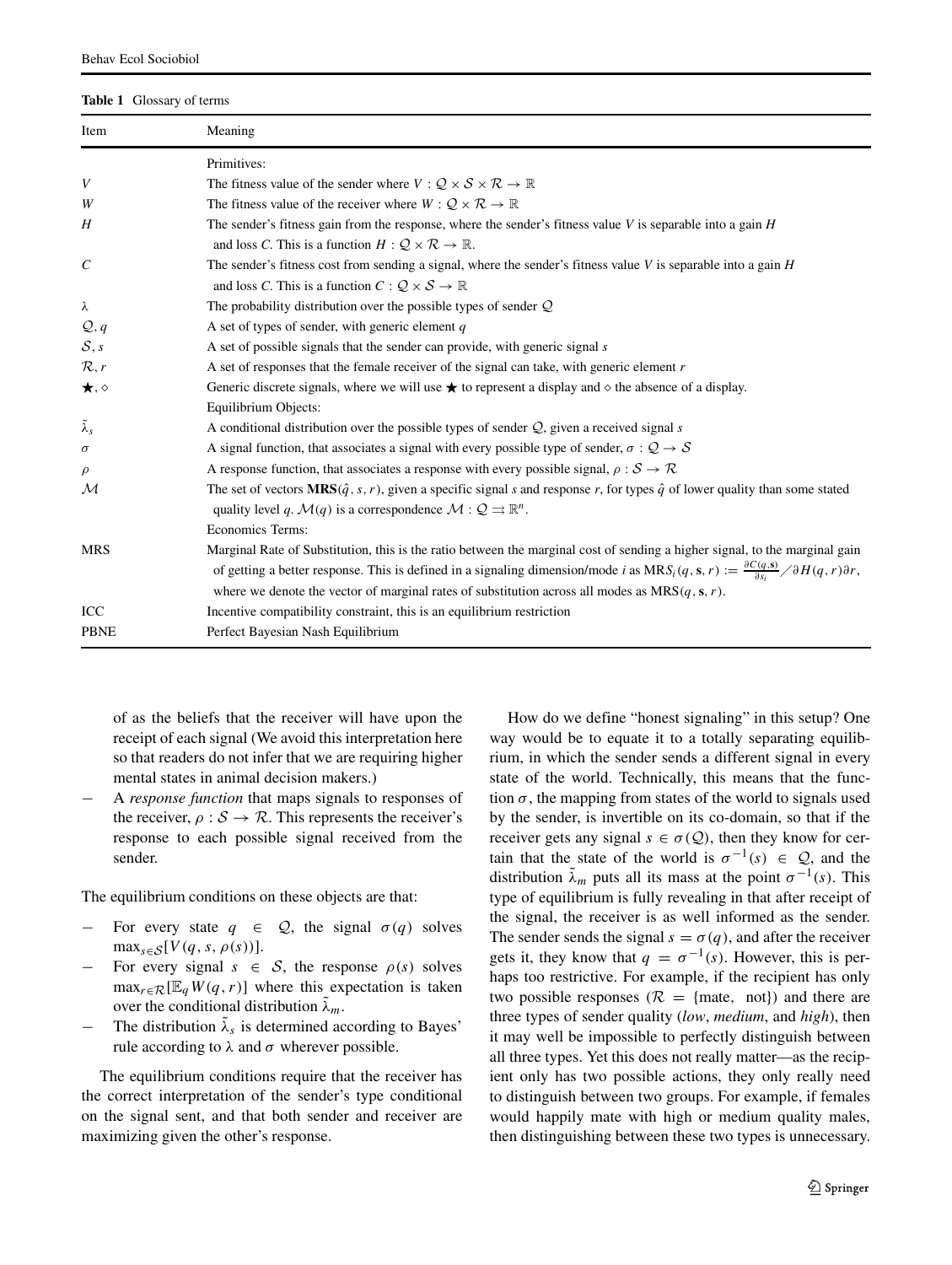An equilibrium in which low-quality males sent one type of signal, and medium and high types sent another would provide all the information that the receiver needs. If instead the female has three options (for example, mate monogamously, mate non-monogamously, or not mate), and the optimal response is different depending on the type of male, then there would be a benefit to the recipient of distinguishing between *medium*- and *high*-quality individuals. Thus, an equilibrium supports honest signaling in our view if the only types of signaler who send the same signal are those that would evoke the same optimal response from a fully informed receiver.

The alternative to a separating equilibrium is a "pooling equilibrium," in which multiple types that the recipient would ideally like to distinguish their response across send the same signal. So for example, *low*- and *medium*-type males send the same signal despite the fact that the female would like to mate with the medium type but not the low type. We can distinguish between a "fully pooling" equilibrium, in which all types send the same signal, and a "semi-separating" (or partially honest) equilibrium, in which some, but not all types are lumped together. Note that in a pooling equilibrium, the receiver is not deceived, but they cannot perfectly identify the state of the world from the signal that they receive: the concept of equilibrium we have defined does not allow for the receiver to be "fooled" in the sense of having an incorrect posterior distribution  $\tilde{\lambda_s}$ ("false beliefs").

#### **Costly signaling**

#### Unimodal model

One mechanism that can ensure a separating equilibrium is if different types of sender have different costs for sending different signals. We therefore introduce a cost for signals given by  $C: Q \times S \to \mathbb{R}$  and additively separate the preferences for the sender into a fitness value  $H(q, r)$  from the response of the receiver, and a cost for the signal  $C(q, s)$ , so that the sender's preference is given by

$$
V(q, s, r) = H(q, r) - C(q, s).
$$

For example, suppose it is more costly for a low-quality male  $(q_L)$  to present a mating signal (send the color signal  $\star$ , as opposed to the no color signal  $\diamond$ ) than it is for a high-quality male  $(q_H)$ . So  $C(q_L, \star) > C(q_H, \star) >$  $C(\cdot, \diamond)$ . The female receiver's response is to mate only with colorful males on the basis that colorful males are always high quality, so the response is  $\rho(\star) =$  Mate and  $\rho(\diamond)$  = Not. (A natural assumption for the receiver's utility is that  $W(q_H, \text{Mate}) > W(q_H, \text{Not}) = W(q_L, \text{Not}) >$  $W(q_L, \text{Mate})$ .) Both types of male would prefer that the female mates with them, so that  $H(q, \text{Mate}) > H(q, \text{Not})$ for all *q*. The color–signal mechanism is therefore an honest equilibrium whenever honesty has a relative gain for both types. The condition for the high-quality sender is that

$$
H(q_H, \rho(\bigstar)) - C(q_H, \bigstar) \ge H(q_H, \rho(\diamond)) - C(q_H, \diamond),
$$

which we can just rewrite so that the gain from signaling exceeds the extra incurred costs

$$
H(q_{\rm H}, \rho(\bigstar)) - H(q_{\rm H}, \rho(\diamond)) \ge C(q_{\rm H}, \bigstar) - C(q_{\rm H}, \diamond).
$$

However, the gain cannot be so large that the low-type can profitably mimic the signal and achieve a higher payoff, so we need that

$$
H(q_{\mathsf{L}}, \rho(\bigstar)) - H(q_{\mathsf{L}}, \rho(\diamond)) \leq C(q_{\mathsf{L}}, \bigstar) - C(q_{\mathsf{L}}, \diamond).
$$

In the economics literature, these are referred to as the *incentive compatibility constraints*(ICC) (such conditions have been discussed commonly in the biological signaling literature, see, for example, Grafen [\(1990\)](#page-15-7), Hurd [\(1995\)](#page-16-19), and Szamado [\(1999\)](#page-16-3). More generally, for every type  $q \in \mathcal{Q}$ , it must be that if  $(\sigma, \rho)$  is an honest signaling equilibrium, then we require that for all signals  $s \in S$ 

$$
U_S(q, \sigma(\theta), \rho(\sigma(q))) \geq U_S(q, s, \rho(s)),
$$

or if the preference function  $U<sub>S</sub>$  is separable as before into a cost function *C* and a fitness value *H*, then this condition is equivalent to saying the benefit of being honest outweighs the additional cost for every other signal *s*:

<span id="page-3-0"></span>
$$
H(q, \rho(\sigma(q))) - H(q, \rho(s)) \ge c(q, \sigma(q)) - c(q, s). \tag{1}
$$

Clearly, we can satisfy the ICCs by either having the type *q* derive more benefits from the response  $\rho(\sigma(q))$  than from some alternative response  $\rho(s)$  induced through a signal  $s \neq \sigma(q)$ ; or from having additional costs associated with the signal *s* over and above the signal  $\sigma(q)$ ; or any combination of the two that satisfy [\(1\)](#page-3-0). So, costly signaling works either through relative differences in the costs and/or benefits. The signal itself ends up being somewhat flexible in a fully separating equilibrium—as long as the signal has the relevant cost structure required for the ICC, the actual signal used is just a proxy representing the true state/quality. Given a rich enough signal space, without loss of generality, we can relabel the set of sent signals,  $\sigma(Q)$ , to be equal to the state space *Q*. A signal is now just a direct declaration of type, and the cost function  $C(q, \hat{q})$  is the cost incurred by an actual type q in pretending to be a type  $\hat{q} \in Q$ . For an equilibrium signal strategy to be honest, we therefore require that  $\sigma(q) = q$ . The ICCs can be transformed to

<span id="page-3-1"></span>
$$
H(q, \rho(q)) - H(q, \rho(\hat{q})) \ge C(q, q) - C(q, \hat{q})
$$
 (2)

for all types  $q, \hat{q} \in Q$ . This is a global condition where no quality type wants to pretend to be any other quality type, but it also implies a local condition in a neighborhood of the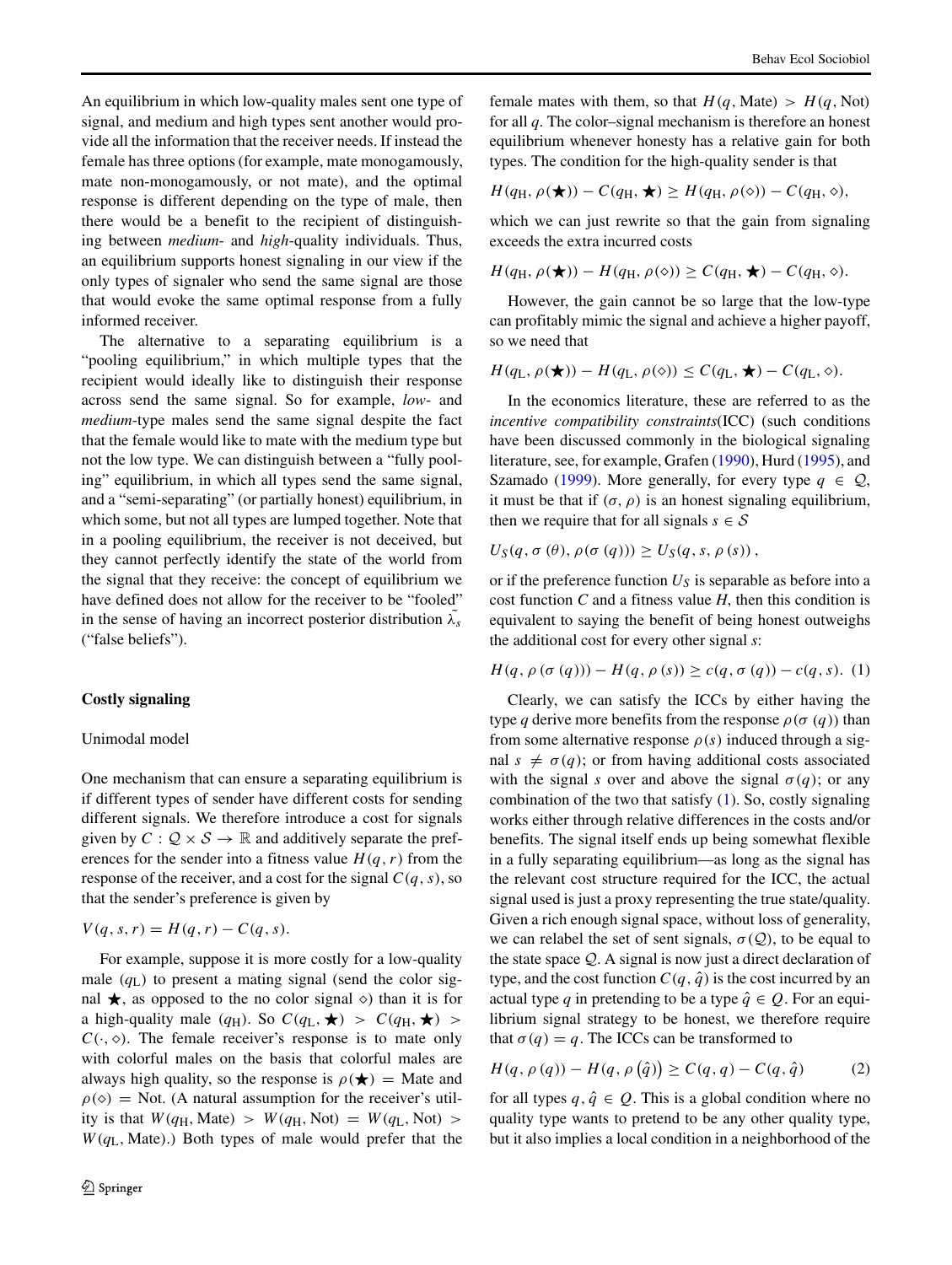true quality level *q* (if the quality, response, and preferences are continuous and smooth) so that

$$
H(q, \rho(q)) - H(q, \rho(q + \Delta q)), \geq C(q, q) - C(q, q + \Delta q).
$$

In the limit, this implies that

$$
\left. \frac{\partial C(q, \hat{q})}{\partial \hat{q}} \right|_{\hat{q}=q} \ge \left. \frac{\partial \rho(\hat{q})}{\partial \hat{q}} \right|_{\hat{q}=q} \cdot \left. \frac{\partial H(q, r)}{\partial r} \right|_{r=\rho(\theta)}.
$$

So the slope of the cost for every type must be greater than the product of the response function gradient and the slope of the fitness value from a higher response.

The key question is: What properties do these cost functions have to have in order to support honest signaling? One very general condition that guarantees the existence of an honest signaling equilibrium is the "single crossing property" (see Milgrom and Shannon [\(1994\)](#page-16-21); for reviews, see Edlin and Shannon [\(1998\)](#page-15-14), Sobel [\(2009\)](#page-16-22), and Roddie [\(2011\)](#page-16-23)). Variants of the single crossing property have been used in the economics literature on signaling since (Spence [1973\)](#page-16-13)—one variant is commonly referred to as the Spence-Mirrlees condition. While the exact statement of the condition depends on the nature of the type and signal space, the intuition can be gained by assuming that types, signals, and responses can be represented by numbers, such that higher numbers represent better types, more costly signals, and more favorable responses (from the point of view of the signaler). The single crossing property then states that for any two types such that

 $q_1 < q_2$ 

and any two responses such that

 $r_1 \le r_2$ ,

then

 $H(q_1, r_1) - C(q_1, s_1) \leq H(q_1, r_2) - C(q_1, s_2)$ 

implies that

$$
H(q_2, r_1) - C(q_2, s_1) \le H(q_2, r_2) - C(q_2, s_2).
$$

In words, this condition states that, if type  $q_1$  prefers to send the signal  $s_2$  to get the better response  $r_2$  rather than the signal  $s_1$  in order to get response  $r_1$ , *then* any *better* type  $q_2$ must also be prepared to make that trade. Put another way, it must be the case that the rate at which signalers are prepared to trade off more costly signals for better responses is increasing in their type. If the problem is differentiable, then this condition can be restated as requiring that the marginal rate of substitution between signal and response is decreasing in type, where the marginal rate of substitution (MRS) is defined as

$$
MRS(q, s, r) = \frac{\frac{\partial C(q, s)}{\partial s}}{\frac{\partial H(q, r)}{\partial r}}.
$$

The single crossing property is so called because it ensures that indifference curves in  $(s,r)$  space for any two types will cross at most once. Again, these conditions should be relatively familiar to biologists—for example, from Grafen [\(1990\)](#page-15-7) (while Getty [\(1998,](#page-15-2) [2006\)](#page-15-12) extends the result to the case in which the cost and benefit functions are not additively separable).

One important note here is that the single crossing property and other costly signaling paradigms require only that giving higher quality signals is *relatively* more costly for the low-quality signaler than the high-quality signaler, a point made forcefully in Lachmann et al. [\(2001\)](#page-16-4). It is not necessary for the high-quality signal to be costly to the highquality signaler, or for the low-quality signal to be costly to the low-quality signaler (contrary to Grafen [\(1990\)](#page-15-7)). As such there is not necessarily any realized cost to any signaler in equilibrium, and the "handicaps" proposed by Zahavi [\(1975\)](#page-16-24), in which signalers must pay a cost to give their own signal, are neither a necessary nor a sufficient feature of honest signaling under the costly signaling paradigm. Biological mechanisms that can fulfill the single crossing property and allow honest signaling are varied, and are discussed at length elsewhere (e.g., Számadó [2011\)](#page-16-25).

It is also important to note that when interactions are repeated, the appropriate preferences for modeling are those that describe the player's utility for the full sequence of outcomes from the repeated games, rather than for a single game. This means that there are games that satisfy ICCs with repeated interaction even when they would not for a single interaction. Honest signaling can even be supported in cases where the per-period benefit and signal cost are exactly the same for all sender types, but where the dynamics lead to differential cost/benefits. For example, consider a pair of breeding birds where the rearing of young by the pair is repeated over two breeding seasons. Before the first breeding season, males display, and then the female chooses whether to mate or not. During the first breeding season, if the female chooses to mate with a male, then the male's type is *perfectly* revealed to the female. If the female prefers not to mate with low-quality types, then she will always break off the relationship with such males after the first breeding season. Thus, a low-quality male who is chosen to mate will be able to do so only for one season, while a highquality mate will do so for further seasons. Even though low- and high-quality males may have exactly the same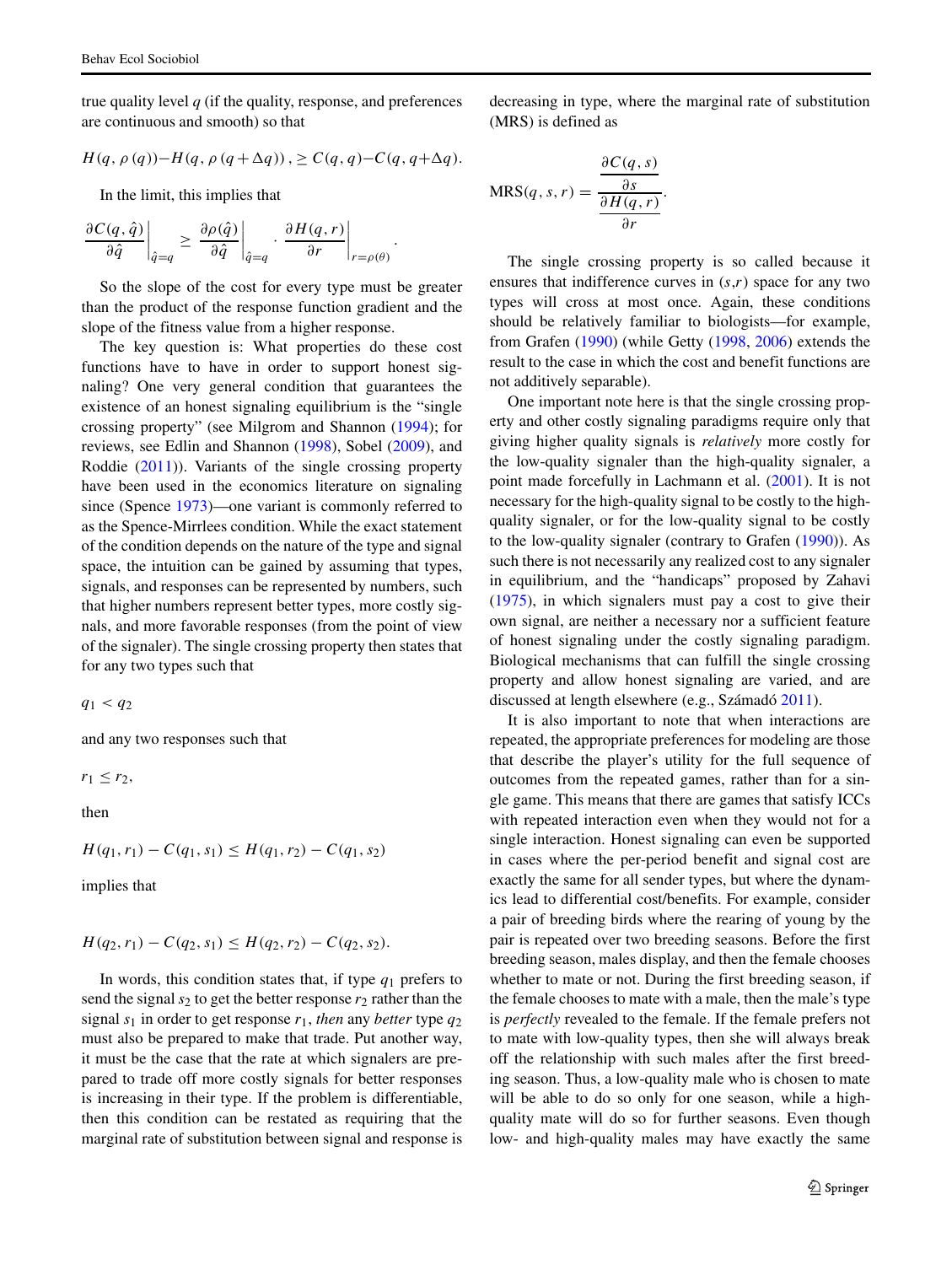cost of signaling and benefit from mating *in each breeding season*, the *high* type is able to spread this cost over a longer relationship.

# Multiple signals

What about multiple signals? It turns out that there is a natural generalization of the single crossing property when signals are multidimensional. This condition was introduced by Engers [\(1987\)](#page-15-15) and applied to the canonical signaling game by Ramey [\(1996\)](#page-16-26). In biology, conditions under which honest signaling can be supported with multiple signals under the specific case of linear cost functions have been characterized by Johnstone [\(1995\)](#page-16-27). For simplicity, assume that types and responses can still be represented by a single number, but now a signal consists of an *N* dimensional vector, mirroring *N* different displays/signals that have been sent. Obviously, with multiple signals, honest signaling remains possible whenever any one signal dimension satisfies the single crossing property: the receiver could pay attention only to that dimension of signaling. However, separation can also be achieved even when there is no one signal whose MRS is strictly decreasing in type—as long as at any given point in the type space there is some signal that can be used to differentiate between types.

Engers [\(1987\)](#page-15-15) provides a sufficient condition. To explain it, we need to extend our concept of MRS to take into account that we now have a vector of signals, so that:

$$
MRS(q, s, r) = \begin{pmatrix} \frac{\partial C(q, s)/\partial s_1}{\partial H(q, r)/\partial r} \\ \vdots \\ \frac{\partial C(q, s)/\partial s_N}{\partial H(q, r)/\partial r} \end{pmatrix}.
$$

We now write  $MRS(q, s, r) \geq MRS(\hat{q}, s, r)$  if and *only if*

$$
\frac{\partial C(q, s)/\partial s_i}{\partial H(q, r)/\partial r} \ge \frac{\partial C(\hat{q}, s)/\partial s_i}{\partial H(\hat{q}, r)/\partial r}
$$

for every dimension *i* of the signal space.

Consider some type *q*, and any signal *s* and response *r*. For separation to be supported, clearly it cannot be the case that for some type  $\hat{q} > q$  that  $MRS(q, s, r) <$  $MRS(\hat{q}, s, r)$ . That is, it cannot be the case that for some type better than *q* the MRS is higher in every signal dimension. If this were the case, then any signal that  $\hat{q}$  would be prepared to send to demonstrate being a higher type would be mimicked by *q*.

Thus we know that separating definitely can be supported if the MRS of any one signal is decreasing in type, and definitely cannot be supported if the MRS of *all* signals increases in type. It is natural therefore to look for some condition between these two extremes that allows truthful signaling to be supported. The condition provided by Engers [\(1987\)](#page-15-15) asks that the MRS vector of a given type cannot lie above any weighted combination of MRS vectors from a lower type—a weak form of monotonicity in the way that the MRS vector changes with type. Formally, define the set

$$
\mathcal{M}(q, s, r) := \left\{ \text{MRS}(\underline{q}, s, r) \middle| \underline{q} \le q \right\}
$$

as the collection of MRS vectors evaluated at  $(s, r)$  from types that are *no better* then *q*. The convex hull of this set is all the MRS vectors that can be formed as weighted averages of MRS vectors in  $\mathcal{M}(q, s, r)$ . The condition of Engers [\(1987\)](#page-15-15) states that there must be no type  $\hat{q} > q$  such that

$$
MRS(\hat{q}, s, r) \geqq t
$$

for any *t* in the convex hull of  $\mathcal{M}(q, s, r)$ . This condition is weaker than requiring MRS*(q,s,r)* to be decreasing in *q* along some signal dimension *i*, but stronger than just ruling out the possibility that it increases along all dimensions. It provides the natural extension to the single crossing property for multiple signals. Multiple dimensions of a signal might then allow for honest signaling even where each separate signal dimension does not satisfy the single crossing property.

#### <span id="page-5-0"></span>**Cheap talk**

Inspecting the ICC constraints in equation  $(2)$  where the signal space is simply a statement of type, if we were to make the cost function  $C(\cdot, \cdot)$  zero for all signals and types, we can still maintain an honest equilibrium so long as for all types  $q_1, q_2 \in \mathcal{Q}$ 

$$
H(q_1, \rho(q_1)) \geq H(q_1, \rho(q_2)).
$$

The condition implies that no sender type wants to be dishonest, and the receiver takes the optimal response for each type. However, this is only true if the preferences of the sender and the receiver are completely aligned over all the responses in  $R$ . If there exists some sender type  $q_1$  that strictly prefers the action taken in response to another type  $q_2$ , then there can be no honest equilibrium.

Still, with partial alignment of preferences between the sender and receiver, then there may be partially "honest" equilibria even with no difference in the costs of signals. (So the utility of the sender does not vary with the signal sent—i.e.,  $V(q, s, r) = H(q, r)$  for all  $s \in S$ .) Referring to the ICC constraint over the signal space *S* given in  $(1)$ , we can have a partially honest equilibrium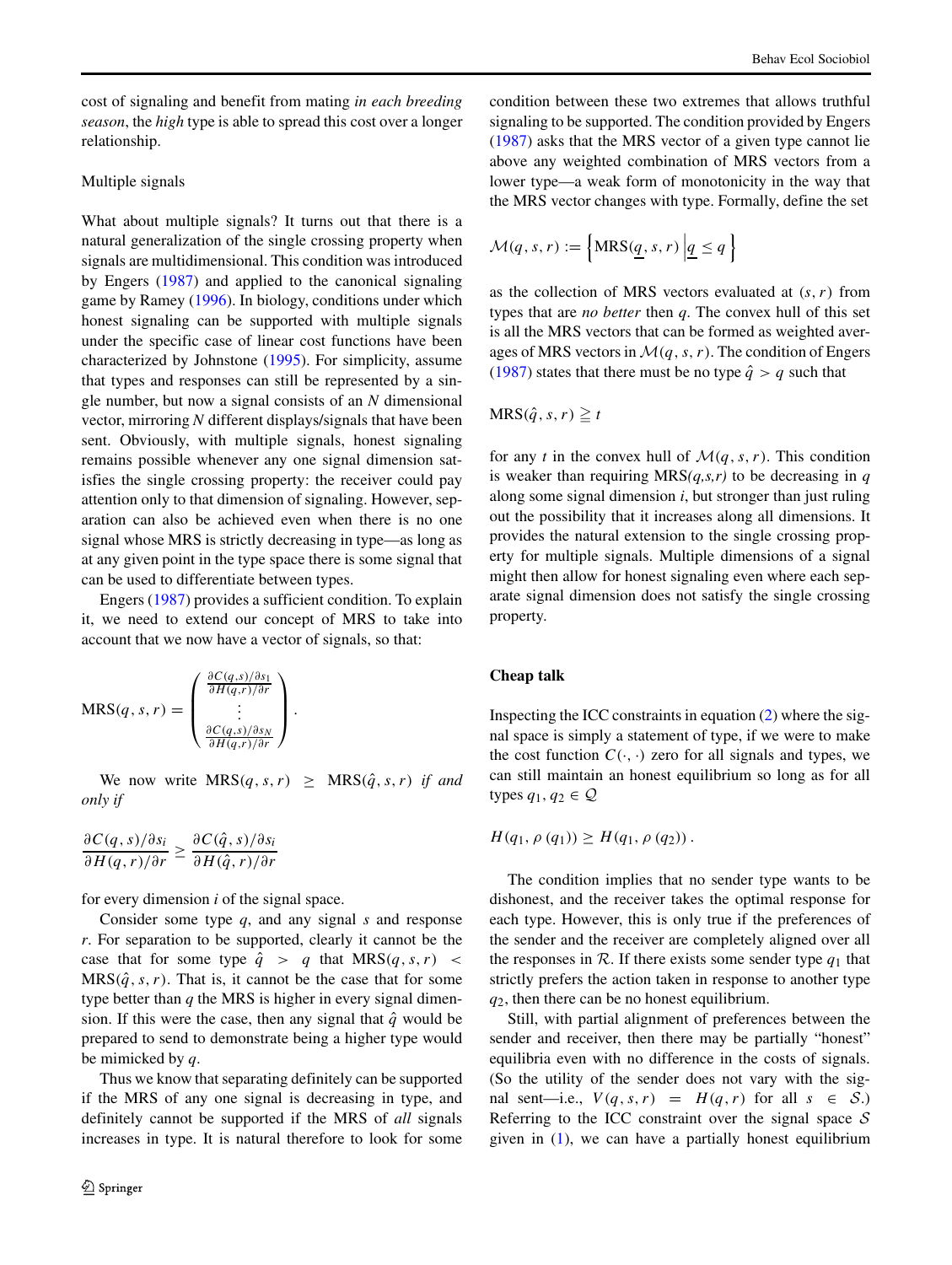(i.e., a signal function  $\sigma$  such that some types send the same signal) when for every type sender *q* and every signal *s*

$$
H(q, \rho \left( \sigma \left( q \right) \right)) \ge H(q, \rho \left( s \right)). \tag{3}
$$

This type of model is referred to as cheap talk (for example, Crawford and Sobel [1982;](#page-15-8) Bergstrom and Lachmann [1998;](#page-15-9) Lachmann and Bergstrom [1998;](#page-16-15) Silk et al. [2000;](#page-16-17) Brilot and Johnstone [2002,](#page-15-10) [2003\)](#page-15-11). In a partially honest equilibrium, some information about type is transmitted, so that the conditional distribution of types  $\lambda_s$  is different from the ex ante distribution  $\lambda$ .

When there is partial alignment in preferences, then different types of sender can send different signals in equilibrium to convey partial information. Communication will be governed by the condition in [\(3\)](#page-6-0): all sender types *q* that send the signal  $\sigma(q)$ , must prefer the induced response  $\rho(\sigma(q))$ to that induced by any other signal  $s \in S$ . The degree of information transfer depends critically on the alignment between the sender and receiver over the responses taken.

Animal behavior examples with complete alignment may include the giving of predator alarm calls in primate groups. Here, individuals need the collective vigilance and strength of other group members in watching and possibly fighting off the predator, and for female group members living in female philopatric species, most other group members are additionally close relatives. A good example of partial alignment is the signaling of offspring need to provision-ing parents (for example, Nöldeke and Samuelson [1999;](#page-16-28) Johnstone [2004;](#page-16-11) Johnstone and Hinde [2006;](#page-16-12) Hinde et al. [2010\)](#page-15-6). Here, the sender (the offspring) is partially aligned with the receiver (the parent), in that both want the sender to survive. However, the genetic relatedness difference between the two mean that interests are not perfectly aligned, as the offspring may want to exaggerate their need to increase their own survival at the expense of the parent and present/future siblings (Trivers [1974\)](#page-16-29).

In the case of cheap talk, without additional constraints, allowing for multiple dimensions of the signal makes no difference to the signaling game. In the costly signaling scenario, we needed to extend our model to demonstrate that costly signaling with multiple signals is the same as with one; here as the cost function is zero, there is no extension required or that can be undertaken. The signal in cheap talk functions purely as a medium for information exchange, and we can arbitrarily relabel signals. Because all signals are without cost, the signal is only useful through its inferred content. Complex multidimensional signals would be required only if the signal set in any single dimension were bandwidth constrained and more information transfer were desired than the signaling dimension could contain, a topic we discuss in the subsection ["Constraints on cost functions](#page-6-1) [and bandwidth"](#page-6-1).

#### <span id="page-6-0"></span>**Multisignal and multimodality arguments**

The above framework helps identify the circumstances in which honest signaling can be supported with multiple signals. However, it does not provide a compelling reason *why* an organism might want to choose to use multiple signals, or signals that come in different modalities, over a unimodal alternative. If anything it highlights the degree to which, without further assumptions, multiple signal models look very much like their single signal counterparts. In this section, we review a selection of additional assumptions, or constraints on the nature of the signaling game, under which multiple signals or multiple modalities would be strictly preferable. It is worth noting that many of these conditions have been discussed in the biological literature on multimodal communication. Here, we give formal demonstrations of many of these principles, while also discussing some scenarios that have received little direct attention from biologists as mechanisms likely to lead to multiple and multimodal signals. One important point to note is that we can only investigate how these constraints act on multiple signals, rather than on multimodal signals per se. It is up to our understanding of what such biological constraints might look like in practice to determine whether they are likely to lead specifically to multimodal (over multicomponent and multiple unimodal) communication.

#### <span id="page-6-1"></span>Constraints on cost functions and bandwidth

We begin by discussing a setting in which there are constraints on the costs of single signals, or the amount of information that they can convey.

Recall that under the costly signaling framework, there are conditions that the cost function must satisfy in order to support honest signaling. Taking  $q_L$  as a low-quality type and  $q_H$  as a high-quality type, the ICC condition [\(2\)](#page-3-1) tells us that the relative cost of imitation ( $C(q_L, q_H)$  –  $C(q_{\rm L}, q_{\rm L})$  must be larger that the relative fitness benefit,  $H(q_L, \rho(q_H)) - H(q_L, \rho(q_L))$ , for honest signaling to be an equilibrium. If the optimal response were that the female only wants to mate with high-quality males, so that  $\rho(q_{\rm H})$  = mate and  $\rho(q_{\rm L})$  = not, this means that as the benefit of mating becomes large, the effective cost of imitation must also become large. If there is some physical constraint on the cost that can be incurred in sending a particular signal, then this implies an upper limit to the benefit of mating for which honest signaling can be supported. Suppose the function  $C(\cdot, \cdot)$  has an upper bound  $\overline{c}$  and a lower bound  $c$ , then it is impossible to support honest signaling if  $H(q_L, \text{Mate}) - H(q_L, \text{Not}) > \overline{c} - \underline{c}$ 

This problem could be solved by using a number of costly signals. Imagine that, rather than using a single signal, we have *N* signals (for simplicity, take simple replications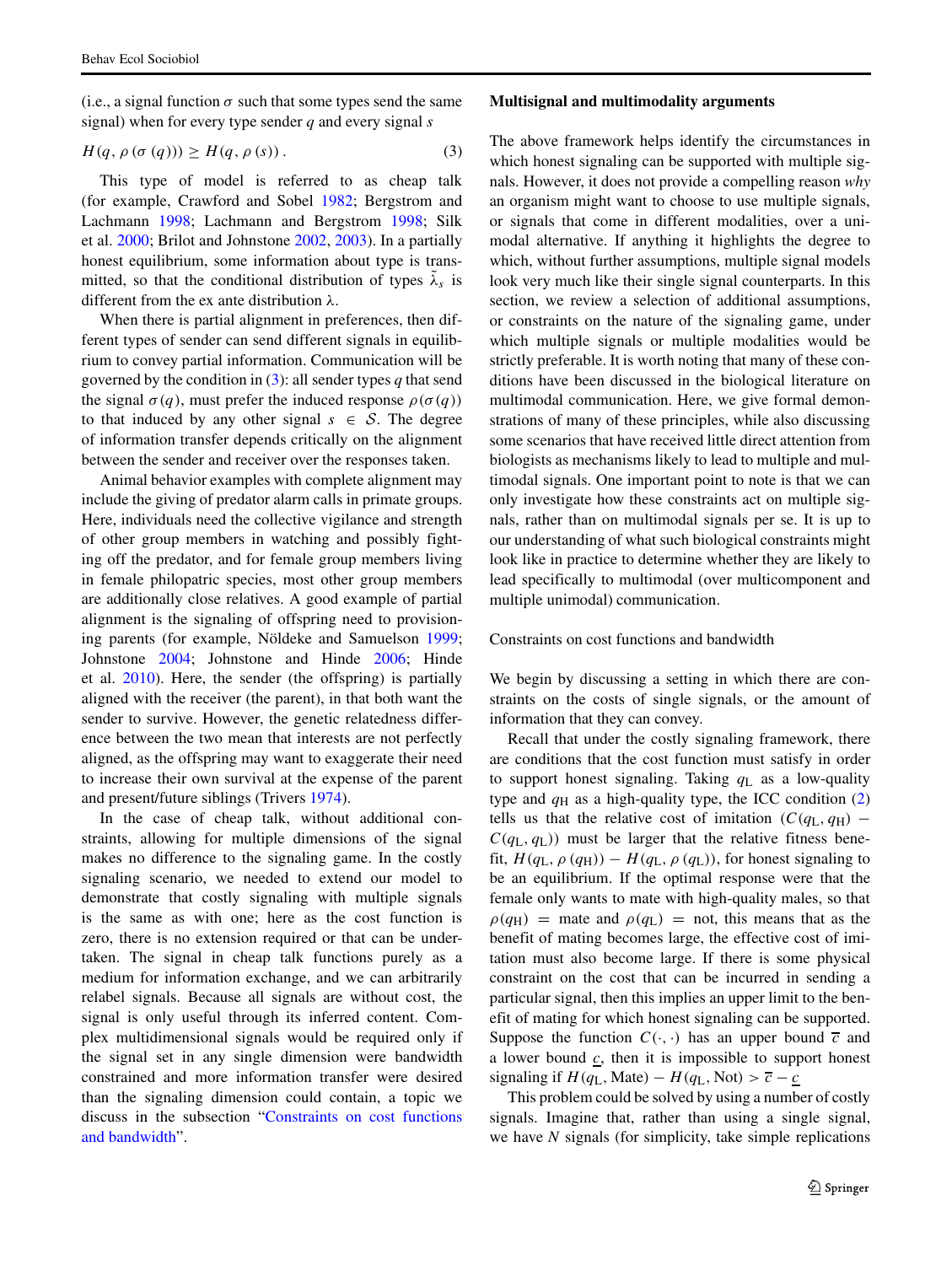of the same signal). Furthermore, assume that in equilibrium, the female decides to mate if and only if she receives *N* repetitions of the high-type signal. The ICC therefore becomes

$$
H(q_L, \rho(q_L)) - H(q_L, \rho(q_H)), \ge N \cdot [C(q_L, q_L) - C(q_L, q_H)]
$$

Thus, with the same bounds  $\overline{c}$  and c on the signal cost, honest signaling with *N* modes can be supported for mating benefits up to  $N \cdot (\overline{c} - c)$ . So long as  $\overline{c} > c$ , we can create an arbitrarily costly signal by combining multiple signals.

In the case of  $N = 2$ , we would simply rewrite the signal space to be

$$
S_2 = \{ (q_L, q_L), (q_H, q_L), (q_L, q_H), (q_H, q_H) \}
$$

In a separating equilibrium distribution,  $\lambda_{(q_H,q_H)}$  has certainty on the sender being the high type, and every other signal yields a distribution with certainty for the sender being the low type. Importantly, if the cost functions are too constrained within a single dimension, then every signal element across these multiple modes must be received, as the inference for only a partial signal in one mode must still be that the sending male is the low type.

A second obvious theoretical reason that would make multiple signals *necessary* is limited bandwidth in a given signal mode. Consider the case in which there are three types of sender,  $Q = \{q_L, q_M, q_H\}$ , and that the receiver would like to respond differently to each with a corresponding fully informed response  $\mathcal{R} = \{r_L, r_M, r_H\}$ . Clearly, in order to support honest signaling, the signal space *S* must contain at least three distinct signals. If a unidimensional signal offers the potentially for only a binary distinction (on or off, colorful or not, loud or quiet), then further signal dimensions are required, regardless of the costs. Two binary signals can (subject to the ICCs) distinguish four types in an honest equilibrium, while three signals allows for eight separated types. Even if the signal dimension were non-binary, transmission mistakes might become more likely as an increasing number of types need to be distinguished within a single mode/dimension of signaling. If a receiver needs to categorize a call into one of eight different "loudness" types, then they are more likely to make mistakes than if they need only to distinguish between a binary "loud" and "quiet" signal and two other binary modes. As shown elsewhere, the use of multimodal signals specifically, as opposed to simply multichannel signals in the same modality, may be particularly effective at ensuring that communication occurs reliably without error (Ay et al. [2007\)](#page-15-16).

Finally, signal dimensions may be limited in the type of information that they can reliably convey about differing traits. Assume that the desirability of a male depends on both body size (which can be large or small) and an ability to provision offspring (which can be at high or low levels), giving four types. It may be that there is simply no physical mode in which the signal cost can be made dependent both on the animal's body size and its provisioning ability. With a single signal mode, the best that might be conveyed is simply to differentiate on one dimension or the other, while multiple signals can allow full differentiation.

#### Orthogonal noise and multisensory environments

One justification for why multimodality specifically may be favored comes from the existence of noise that affects a signals transmission or reception, either in the environment (Hauser [1997\)](#page-15-17) or in receiver perceptual systems (Rowe [1999\)](#page-16-30), and does so independently across different modalities. Examples of such effects are common in the empirical literature on animal communication, and such efficacybased effects are particularly likely to lead specifically to multimodal signaling. For example, in anuran mating calls, the transmission of male vocalizations is demonstrably disrupted by the background noise of other conspecific signalers (Grafe et al. [2012,](#page-15-18) Preininger et al. [2013\)](#page-16-31). As the visual cue of the throat sac which inflates and deflates as calls are made is not disrupted in the same way, females have evolved to pay attention to both elements of the signal. As a consequence, the vocal–visual multimodal call is more effective in eliciting female responses than either unimodal element (Taylor et al. [2008,](#page-16-32) Preininger et al. [2013,](#page-16-31) Grafe et al. [2012\)](#page-15-18). Similarly, signaling noise in different modalities may change as precise features in the signaling environment changes. Wolf spider males give both visual and seismic signals that females use in mate choice (see Uetz and Roberts [2002](#page-16-33) for review). Visual signal transmission may be affected by current light levels, while independent seismic signals are affected by the present substrate, with dry leaves attenuating seismic signals much better than dirt or rocks (Uetz et al. [2013\)](#page-16-34) .

Consider again the simple case of two types,  $\{q_L, q_H\}$ and two signals  $\{s_L, s_H\}$ , such that, in an honest signaling equilibrium, type  $q_i$  sends signal  $s_i$ . However, due to environmental noise, a signal sent as  $s_H$  is received as  $s_L$ with probability  $\epsilon$ . (We can also think of this as  $s_H$  being "signal," and  $s_L$  "no signal," where  $\epsilon$  is the probability that the signal is not received.)

In a separating equilibrium, the probability that the sender is type  $q_L$  conditional on receiving the low-type signal  $s<sub>L</sub>$  is given by Bayes' rule as

$$
\tilde{\lambda}_{s_{\mathrm{L}}}(q_{\mathrm{L}}) = \frac{\lambda(q_{\mathrm{L}})}{\lambda(q_{\mathrm{L}}) + \lambda(q_{\mathrm{H}})\epsilon}
$$

where  $\lambda(q)$  is the initial proportion of q types in the population. (Note that in this simple example if the receiver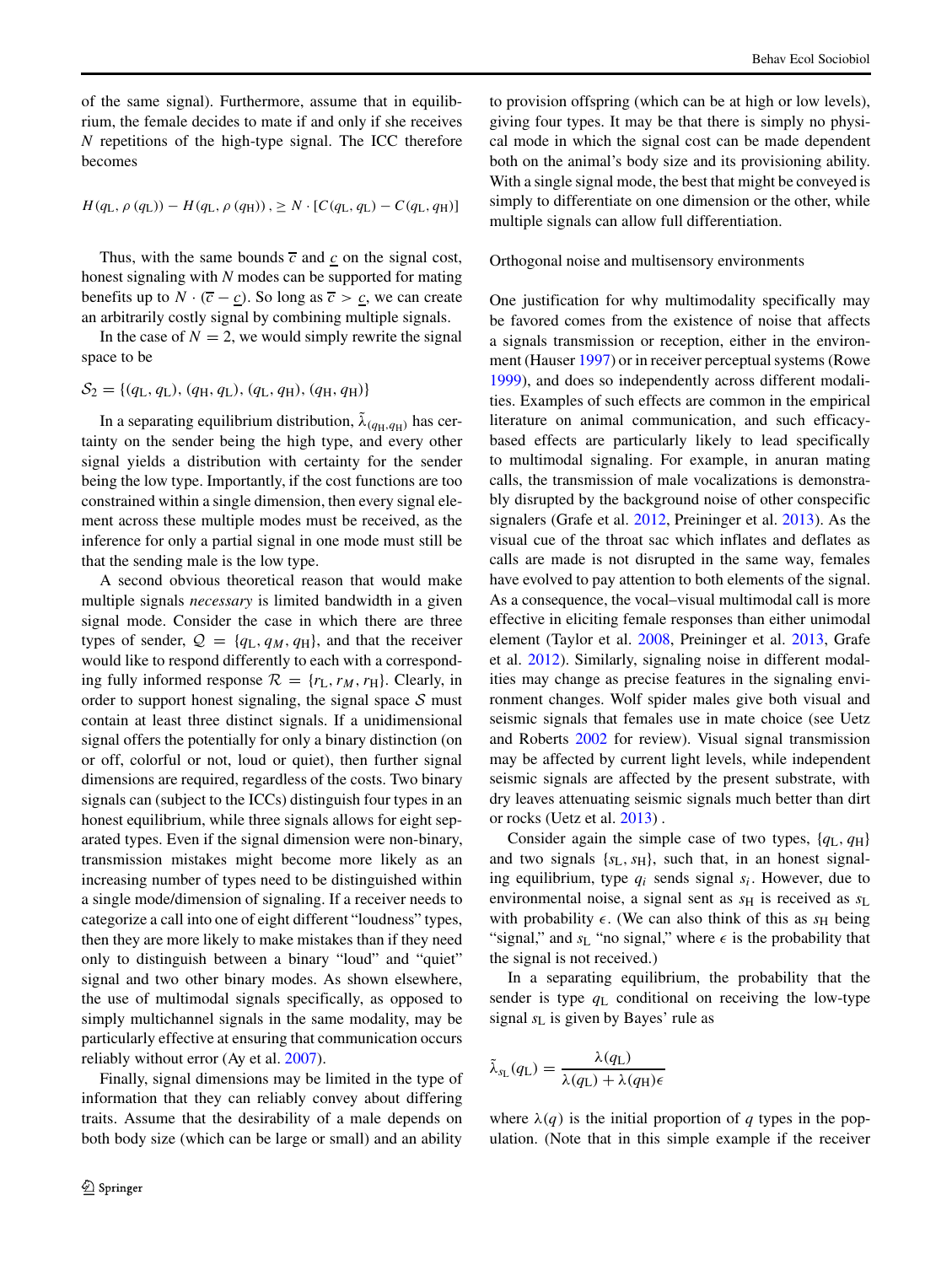receives the signal  $s_H$ , then they know for sure that the sender is of the high type.)

If we assume that the full information outcome is for the receiver to mate with the high type (response  $r_{\rm H}$ ) but not with the low type (response  $r_L$ ), so that  $W(r_L, q_L)$  $W(r_{\rm H}, r_{\rm L})$  and  $W(r_{\rm H}, q_{\rm H}) > W(r_{\rm L}, q_{\rm H})$ , then noise in the process leads to two types of potential inefficiency. First, a separating equilibrium can only be supported if it is optimal for the receiver to give the response  $r_L$  upon receipt of  $s_L$ . This implies an upper bound on the size of the noise

 $[W(r_L, q_L) - W(r_H, q_L)]$  $\frac{[W(r_{\rm L}, q_{\rm L}) - W(r_{\rm H}, q_{\rm L})]}{[W(r_{\rm H}, q_{\rm H}) - W(r_{\rm L}, q_{\rm H})]} \cdot \frac{\lambda(q_{\rm L})}{\lambda(q_{\rm H})} \ge \epsilon.$ 

The higher the probability of transmission errors,  $\epsilon$ , the harder it is to support a separating equilibrium.

Second,  $\epsilon$  of the time, the receiver will give the response  $r<sub>L</sub>$  when the sender's type is actually  $q<sub>H</sub>$ , because the wrong signal is received. Again, this inefficiency is increasing in  $\epsilon$ .

Now consider the case in which the sender must choose both whether to send the signal  $s_H^A$  or  $s_L^A$  in some mode *A*, but also whether to send the signal  $s_H^B$  or  $s_L^B$  in a separate mode *B*. Additionally, assume that, if the high signal  $s_H^i$ is sent in either mode *i*, then with probability  $\epsilon$  the signal received is  $s_L^i$ . However, transmission errors across modes are independent of one another.

We will look for a separating equilibrium such that the low type chooses to send  $s_L^i$  in both modes, while the high type sends  $s_H^i$  in both modes. Thus, the probability of a sender being of type  $q_L$  conditional on receiving  $(s_L^A, s_L^B)$  is

$$
\tilde{\lambda}_{(s_{\mathrm{L}}^A, s_{\mathrm{L}}^B)}(q_{\mathrm{L}}) = \frac{\lambda(q_{\mathrm{L}})}{\lambda(q_{\mathrm{L}}) + \lambda(q_{\mathrm{H}})\epsilon^2},
$$

while for every other received signal, the sender is inferred to be the  $q_H$  type with probability one. For the receiver to want to give the response  $r_L$  upon receipt of  $\{s_L^A, s_L^B\}$ , it must be the case that

$$
\frac{[W(r_{\rm L}, q_{\rm L}) - W(r_{\rm H}, q_{\rm L})]}{[W(r_{\rm H}, q_{\rm H}) - W(r_{\rm L}, q_{\rm H})]} \cdot \frac{\lambda(q_{\rm L})}{\lambda(q_{\rm H})} \ge \epsilon^2,
$$

and because  $\epsilon > \epsilon^2$  the constraint on the receiver is softened, while the same order of ICC condition as the unimodal case is maintained for the low-type sender. (Though it is now the minimum-cost signal within the two modes). Similarly, the probability of the receiver taking response  $r<sub>L</sub>$ . when the sender's type is  $q_H$  reduces to  $\epsilon^2$  from  $\epsilon$ .

Note that, unlike the cost-constraint interpretation given in the subsection ["Constraints on cost functions and](#page-6-1) [bandwidth"](#page-6-1) for multiple modes, not all high-type signaling modes need to be received to induce the high response  $r_{\rm H}$ . In this example the partial signals  $(s_H, s_L)$  and  $(s_L, s_H)$  must also lead to the  $r<sub>H</sub>$  response. Because only high types send the signals  $s_H^A$  and  $s_H^B$ , Bayes' rule implies a certain posterior on the  $q_H$  type following receipt of any partial signal. (This observation allows differentiation between the "noisy

signal" and "constraints on cost functions" motives for multimodal signaling, through experimental examination of the manner in which animal receivers react to a high–low signal combinations).

Of course, for this to be a separating equilibrium, it has to be the case that sending  $(s_H^A, s_H^B)$  is optimal for the high type. Assuming separable signal costs  $C_A$  and  $C_B$  in each signal mode, the high type's cost/benefit must satisfy the following for both modes *i* to be used in signaling:

$$
\epsilon(1-\epsilon) \ge \frac{C_i \left( q_\mathrm{H}, s_\mathrm{H}^i \right) - C_i \left( q_\mathrm{H}, s_\mathrm{L}^i \right)}{H(q_\mathrm{H}, r_\mathrm{H}) - H(q_\mathrm{H}, r_\mathrm{L})}.
$$

If this were not the case the high sender would prefer to send only a unimodal signal in the cheapest mode. This simple example illustrates that, if the designer of a game can freely choose the costs associated with different types of signal, but where noise is an environmental constant, greater efficiency might be achieved with a multimodal signal over a single signal mode. Given that noise within a specific modality is likely to affect the transmission of additional signals in that same mode, but that signals in a different mode are not likely to be affected by that noise to the same extent, these conditions seem particularly likely to lead specifically to multimodal signaling. Further issues arise when the range of environments in which individuals communicate is highly variable (multiple sensory environments, see Hebets and Papaj [2005\)](#page-15-19), or when environments are themselves highly stochastic (see discussion in Bro-Jørgensen [2010\)](#page-15-20).

#### Strategically distinct modes

The previous explanations for multimodality have focused on possible advantages of using multiple channels that focus on the necessary cost requirements for the signals chosen in honest signaling. We now discuss multimodal signaling where the signaling dimensions differ in a strategic sense. First we will make a distinction between components of the signal that are based on decisions made by the animal on the level of signal expression, and components of the signal which are immutable but noisy signals of type (such as indices), over which the animal has no power to change. Naturally, these different components will manifest themselves as differing modes. Our example will show how a composite signal from both these components can yield *cheaper* honest equilibria. In the subsection ["Costly advertising,](#page-10-1) [diret benefits, and repeated interactions,](#page-10-1)" we will examine modes which differ with respect to whether the receiver directly benefits from the signal. That is, the receiver will directly benefit from some sent signals in one channel (for example, where the sender provides them with food or grooming), while there is no direct benefit in the other. Both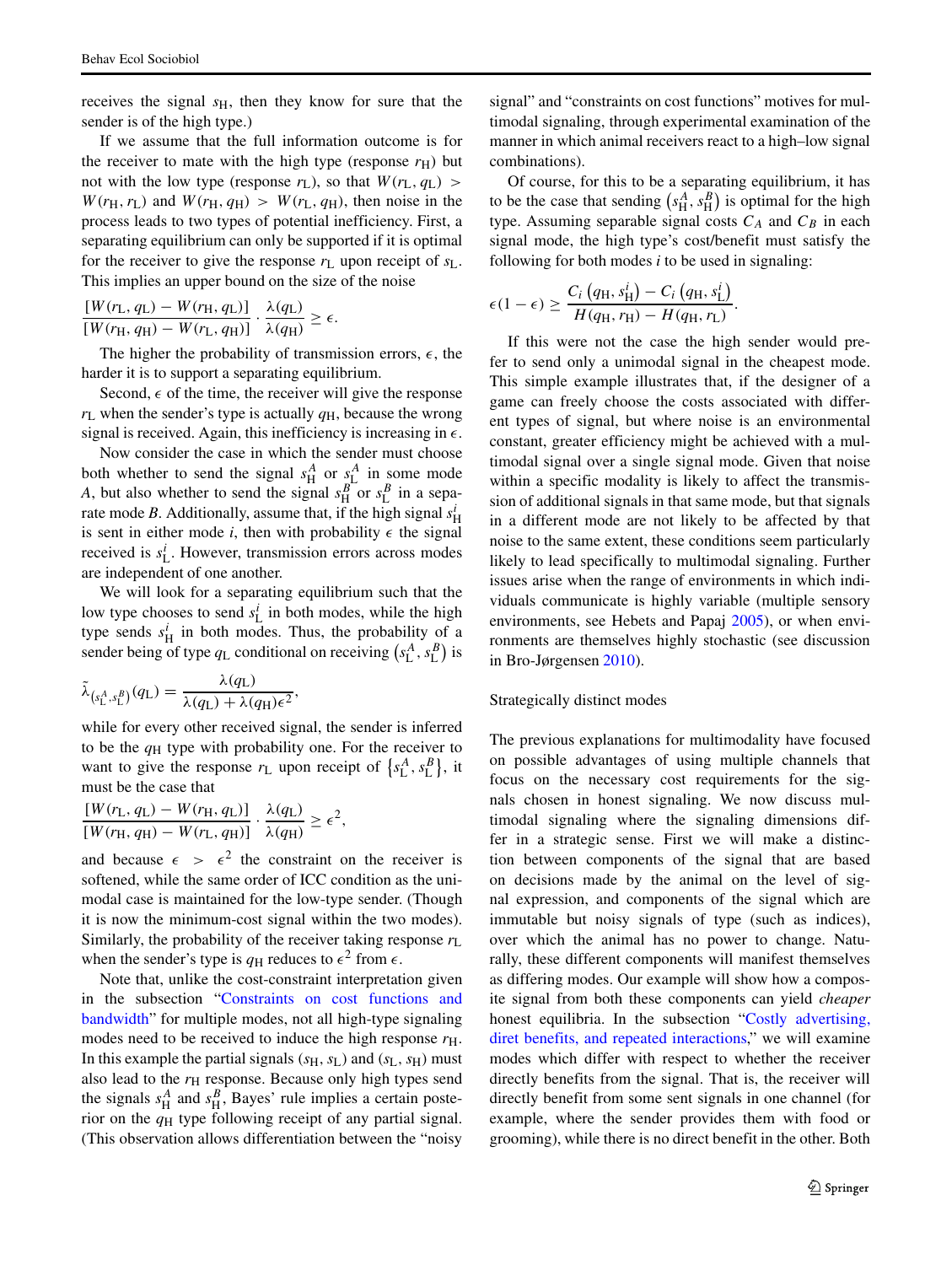signals can be used to provide an indirect benefit though increasing the perceived quality of the sender. We will show that in equilibrium, it may be necessary for both signals to be used within an honest equilibrium. This is an example of necessity of multiple signals when multiple modes are available, derived through the ICC constraints and optimal response from the receiver.

# *Costly signals and indices*

Multiple components of an informative signal may be distinct in terms of the degree to which each channel is a behavioral choice for the animal, which in turn would naturally manifest itself through differing modes. Mechanical constants such as the size of an animal's chest cavity may limit the frequencies that the animal can achieve, but the decision on whether to undertake a behavioral display may be voluntary (or act through an involuntary evolutionary equilibrium response). However, combinations of signals with behavioral and indexical components can cause interesting, potentially non-monotone effects, allowing for cheaper honest equilibria, where a smaller subset of the typespace *Q* sends costly signals. An example of this from the economic literature is Feltovich et al. [\(2002\)](#page-15-21), which we will briefly illustrate. They demonstrate that alongside an index, the *absence* of a costly signal can be used to signal high quality. In the presence of indices, this example illustrates how ICC constraints are now modified to be conditioned on the index.

We consider again three types *q* for a male sender:  ${q_L, q_M, q_H}$ . Information can be sent through two channels: a signal  $s^D$  that males can choose to display or not, and an index  $s<sup>I</sup>$  over which the male has no choice.  $s<sup>D</sup>$  can take two values, either  $s^D = \bigstar$ , which we will interpret as a display of strength and which has some cost  $C(\bigstar, q) > 0$ , or the display  $s^D = \diamond$  which we will interpret as not displaying and is costless for all types. Red deer are a sufficient working example for the purposes of illustrating the model. Individual males have cost-free indices, as certain aspects of their vocalizations (formants) can indicate their body size (Reby et al. [2005\)](#page-16-35), with females preferring the roars of larger males (Charlton et al. [2007\)](#page-15-22). Alongside the costless index, they can undertake costly "parallel walks" with persistent challengers which may lead to fights (Clutton-Brock and Albon [1979\)](#page-15-23).

Obviously, if the index is perfectly informative, then further signaling is unnecessary, so for the purposes of the model, the vocalization index will be noisy, such that the realized index signal is either  $s^I = H_I$  or  $s^I = L_I$ . (Consistent with this assumption of noise in the indexical cue, it has been shown that red deer males do have the ability to vary their formant frequencies by a small amount in relation to those of a perceived rival by changing the extention of their vocal tract, see (Reby et al. [2005\)](#page-16-35)). When the male's type is  $q_H$ , the index signal  $s^I$  is  $H_I$  with certainty, and the call always signals a large chest size. When the male's type is  $q_L$ , the index  $s^2$  is  $L_I$  with certainty, and calls always indicate a small chest size. However, the *middle* type's call can be confused with either *high* or *low* types, and we will assume a 50–50 chance of the animal's calls producing either signal. As such, the index does not perfectly signal the male's fitness—if it did, there would be no need for anything other than the index to signal type. Note, that we will assume that all males vocalize at some point, which we could support by assuming that the absence of a call is synonymous with the  $L_1$  index.

There is an honest equilibrium here where the *low*- and *high*-type males both send the non-costly display signal  $s^D = \diamond$ , so they do not engage in walks or fights, while the *middle*-type males send the costly display signal  $s^D = \star$ . The receiver female has three responses,  $r^H$ ,  $r^M$ , and  $r^L$ , that she uses if she knows with certainty the type of male she is interacting with. The honest equilibrium responses for the signals are  $\rho(\star, H_I) = \rho(\star, L_I) = r^M$ ,  $\rho(\diamond, H_I) = r^H$ , and  $\rho(\diamond, L_I) = r^L$ . That is, the female believes all the males who fight are the *middle* type, regardless of the signal she receives from their vocal index. Those who do not fight (do not send the costly display signal  $\bigstar$ ) are classified according to the vocal index.

The conditions for each sender to go along with the honest equilibrium are then

$$
H(\theta_{\text{L}}, r^L) \ge H(\theta_{\text{L}}, r^M) - C(\bigstar, q_{\text{L}})
$$
  

$$
H(q_M, r^M) - C(\bigstar, q_M) \ge \frac{1}{2} \cdot H(q_M, r^H) + \frac{1}{2} \cdot H(q_M, r^L)
$$
  

$$
H(q_{\text{H}}, r^H) \ge H(q_{\text{H}}, r^M) - C(\bigstar, q_{\text{H}}).
$$

That is, the *low* type should find the cost of fighting too great to want to pretend to be a *middle* type. The *middle* type must find the cost of fighting is worth it not to be confused either with the *low* or *high* type—if they do not engage in costly signaling there is a 50–50 chance of being confused with a  $q_L$  or  $q_H$  type. So long as the response  $r^H$  is highly desirable, the *high* type's constraint is easily met. For them, *not sending a costly signal* is in fact a signal that they are the *high* type. Refusing to participate in fights or displays of strength can increase the inferred quality, so long as those putting on costly displays are trying to distance themselves from the  $q_L$  types. Here, costly signaling is used only by the  $q_M$  types, with the other two signaling their relative quality with the vocal index and absence of the display.

The central point of the example is to illustrate that multiple signaling modes in which some are behavioral decisions by the animal and others are fundamental characteristics of their quality (indices) substantially modify the necessary cost constraints. This can lead to results which look strange when set in the previous paradigm (high types send a less costly signal than the medium types), but are rationalized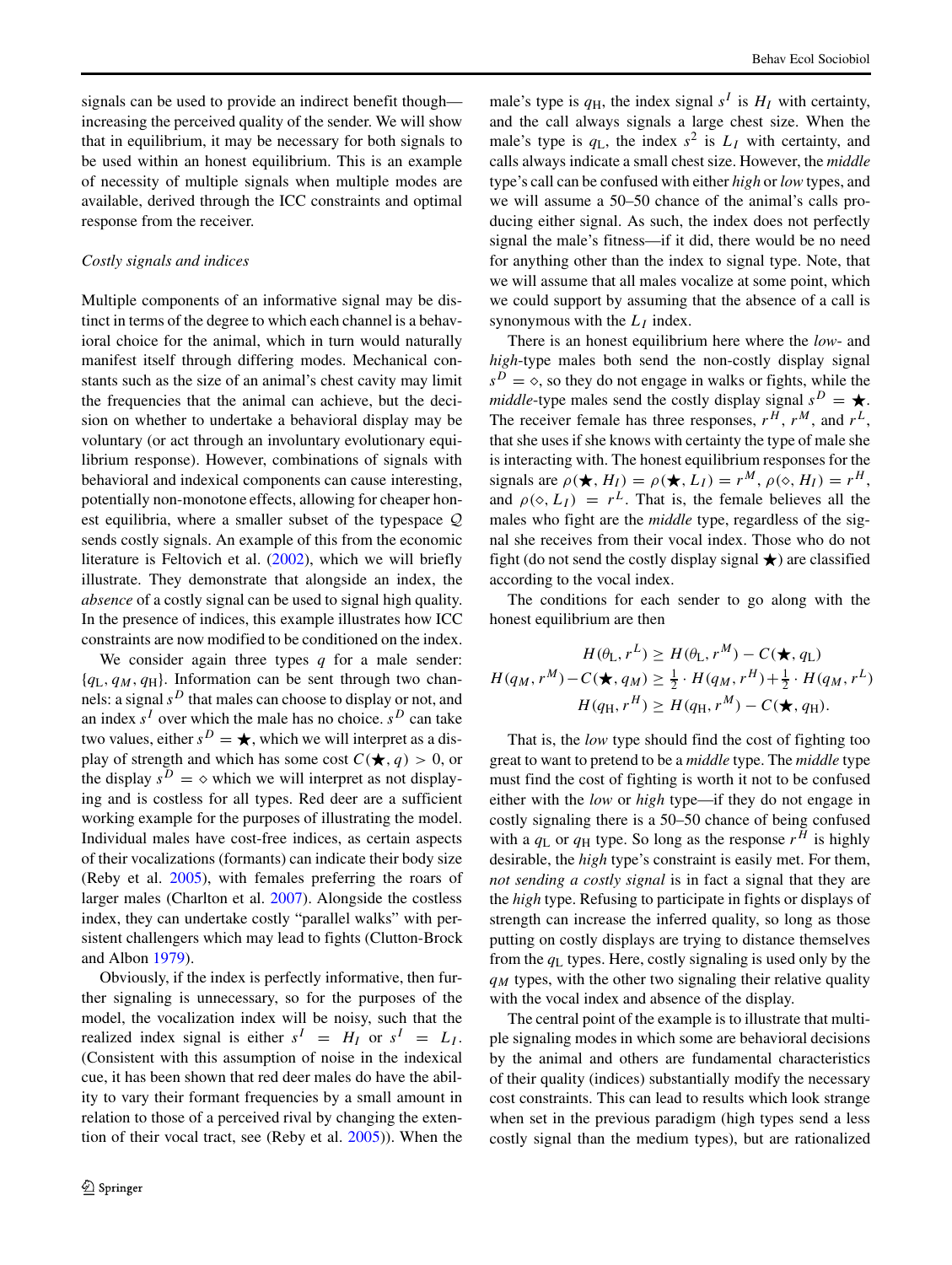once we understand the interaction with the index signaling mode.

# <span id="page-10-1"></span>*Costly advertising, direct benefits, and repeated interactions*

In many economic situations, particular signal components can have instrumental value: the receiver derives some direct benefit from the provided signal, as well as an indirect benefit through inference of the signaler's type. In economic models, a firm can be thought of as a sender provided with two distinct channels for signaling the quality of their products: burning money (costly advertising) and through a consumer-relevant variable (price competition). The idea is that only a high-quality firm is able to profitably burn money through advertising or offer initial below-cost prices. Consumers learn the quality after purchasing, so only the high-quality firms can derive enough repeat business to incur the costs of signaling. In the context of biological competition, price competition might be seen as signals that involve a transfer to the receiver conditional on the response—that is the receiver directly benefits from the signal. Examples are investment in a nesting environment or territory by a male, transfers of food (Thornhill [1976\)](#page-16-36), or grooming of the receiver (as in male primates initiating friendships with females, with whom they then have improved mating success; Smuts [1985\)](#page-16-37). So long as *low* males cannot easily duplicate these investment, then there is also a signaling component from the transfer.

The classic economics reference is Milgrom and Roberts [\(1986\)](#page-16-14). Their paper derives conditions under which equilibria will arise in which sender's purposefully burn money through advertisement of quality with costly fights and displays, rather than offering a direct benefit to the receiver, such as providing food or building a nest. Suppose there are two quality levels for a male sender, *high* and *low*. The male provides as a signal a transfer *T* and chooses some cost for a signal display  $c \in \mathbb{R}_+$ . The utility to a sender of type q for a signal pair  $(T, c)$  is given by  $H(q, T, \rho(T, c)) - \alpha_q c$ , where  $\alpha_q$  is the type-specific cost of the signal. Whenever fully informed of the type of the male, the female will give the responses  $\rho_{H}^{\star}(T)$  or  $\rho_{L}^{\star}(T)$ , where we allow for a different response depending on the proffered transfer *T* so a *low* male might be acceptable given a large enough transfer *T*. In order to have an honest equilibrium where each type *high* and *low* send different signal pairs such that  $(T_{\text{H}}^{\star}, c_{\text{H}}) \neq (T_{\text{L}}^{\star}, c_{\text{L}})$  and the receiver responds with the response  $\rho_{\rm H}^{\star}(T)$  and  $\rho_{\rm L}^{\star}(T)$ , a necessary condition is that

<span id="page-10-2"></span>
$$
H(q_{\rm H}, T_{\rm H}^{\star}, \rho_{\rm H}^{\star}(T_{\rm H}^{\star})) - H(q_{\rm H}, T_{\rm L}^{\star}, \rho_{\rm L}^{\star}(T_{\rm L}^{\star}))
$$
  
\n
$$
\geq \alpha_{\rm H} \cdot c_{\rm H} - \alpha_{\rm L} c_{\rm L} \geq H(q_{\rm L}, T_{\rm H}^{\star}, \rho_{\rm H}^{\star}(T_{\rm H}^{\star}))
$$
  
\n
$$
-H(L, T_{\rm L}^{\star}, \rho_{\rm L}^{\star}(T_{\rm L}^{\star})). \tag{4}
$$

Additionally, the *low* type must be best responding with their transfer, so the signal  $(T_L^{\star}, c_L)$  must additionally solve

# $\max_{T,c} H(q_L, T, \rho_L^{\star}(T)) - \alpha_L c.$

The *low*-type must choose the lowest-cost signal available in any honest equilibrium, so  $c<sub>L</sub> = 0$  here, and their transfer  $T_L$  is chosen to maximize their outcome with the female, given her response to an identified *low*-type,  $\rho_L^{\star}(T)$ . Normalizing the transfer scale so that the optimal *low*-type transfer is  $T_{\text{L}}^{\star} = 0$ , the first part of [\(4\)](#page-10-2) tells us that the costly signal sent by the *high* type *must* cost less than the benefit of being identified as the *high* type:

$$
H\left(q_{\mathrm{H}}, T^{\star}_{\mathrm{H}}, \rho^{\star}_{\mathrm{H}}\left(T^{\star}_{\mathrm{H}}\right)\right) - H\left(q_{\mathrm{H}}, 0, \rho^{\star}_{\mathrm{L}}(0)\right) \geq \alpha_{\mathrm{H}} c_{\mathrm{H}}.
$$

While the second part tells us that this signal must cost more than the benefit the *low* type would derive from pretending to be *high*:

 $\alpha_{\text{L}^{\text{CH}}} \geq H\left(q_{\text{L}}, T_{\text{H}}^{\star}, \rho_{\text{H}}^{\star}\left(T_{\text{H}}^{\star}\right)\right) - H\left(q_{\text{L}}, 0, \rho_{\text{L}}^{\star}(0)\right).$ 

Intuitively, if the *high* types transfer solves

$$
\max_{T} H\left(q_{\rm H}, T, \rho_{\rm H}^{\star}(T)\right)
$$

and also satisfies the two incentive constraints under  $c_{\rm H}$  = 0, then no costly signals are required, the transfer signal alone can be used to sustain an honest equilibrium. However, in general this is a balancing act, and for some types of preferences, both the transfer *and* the costly signal may be required. Were each mode (the transfer and the signal) available separately without the other, honest equilibria might not arise. However, together, they can modify the constraints under separation to enable incentive compatible signaling.

<span id="page-10-0"></span>Multiple messages for multiple qualities

The difference between redundant multimodal signals (where the potential information available to receivers from each signal mode is the same) and non-redundant signals (where the potential information available to receivers is different) is a common distinction made in animal communication (Partan and Marler [1999,](#page-16-0) [2005;](#page-16-1) Hebets and Papaj [2005\)](#page-15-19) and relates directly to earlier literature distinguishing "backup signals" from "multiple messages" Møller and Pomiankowski [1993;](#page-16-38) [1996.](#page-16-39) As has been previously described in the biological signaling literature (Johnstone [1996\)](#page-16-39), where all receivers have the same preference for the sender's types (so receivers rank signalers in the same way) the presence of multiple signaler qualities is not particularly interesting. All qualities can be reconstituted into a single aggregate quality ranking. However, it is often the case that different receivers may differ in their preferences (Jennions and Petrie [1997\)](#page-16-40), and multiple signaler qualities then becomes a lot more interesting (Johnstone [1996\)](#page-16-39). Signalers might now signal their types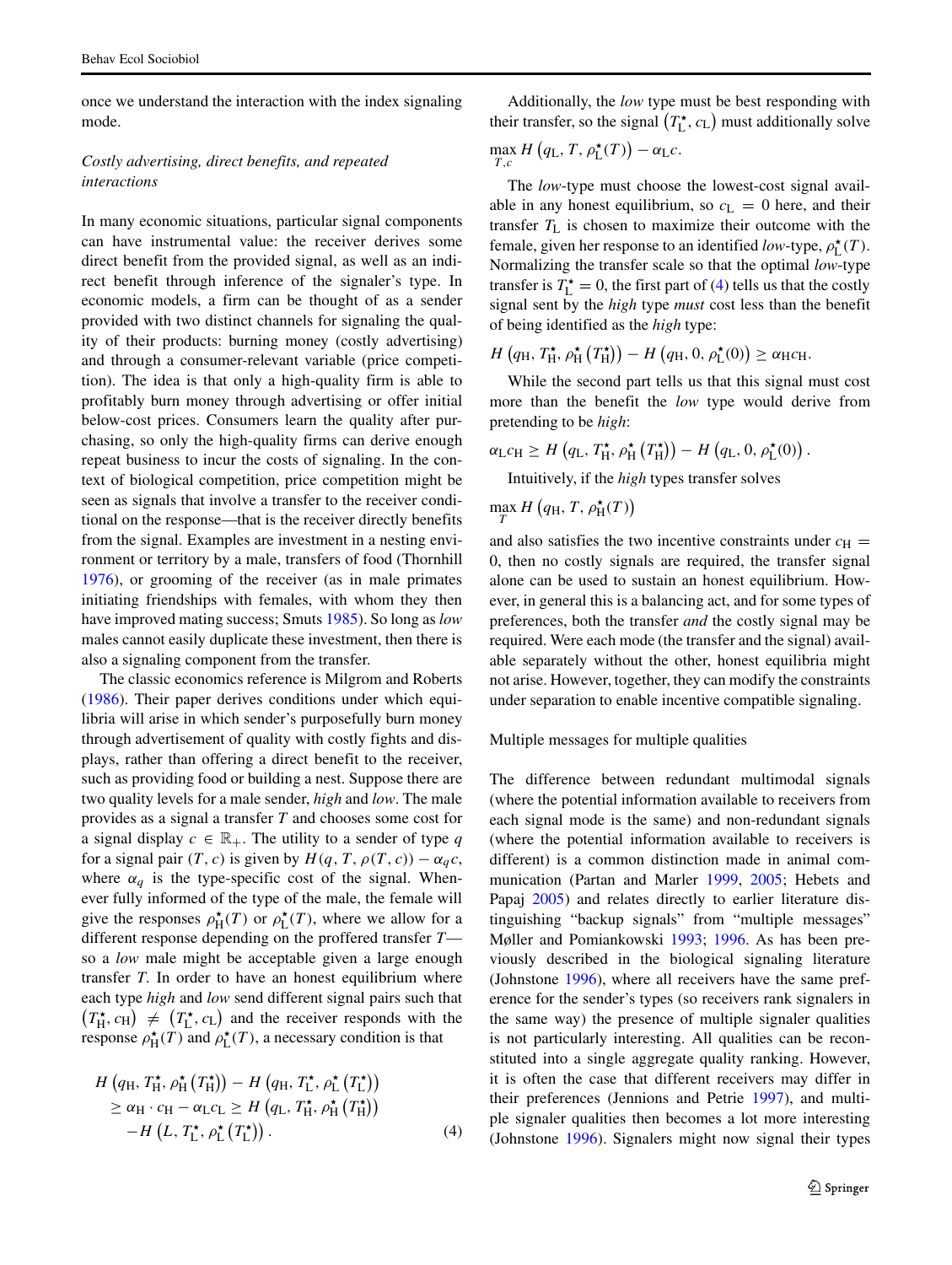along different quality dimensions, rather than just their aggregate quality. If different qualities are naturally signaled with different signal modes, then heterogeneity in preference leads to multimodal signaling.

However, with greater heterogeneity in preference, it is possible to achieve honest signaling outcomes with less costly signals, whenever there are complementarities between senders and receivers of particular types. A wellknown biological example of complementarity may be mate choice for MHC types, where one of the major hypotheses is that individuals of a particular MHC type prefer to mate with a complementary type (Setchell and Huchard [2010\)](#page-16-41). Mathematically, the signaling ICCs become less binding as the bilateral gain from specific matches diminishes the costs needed to separate. That is, senders and receivers of particular types share an aligned preference for truthful revelation, diminishing the need for costly signals. Subsequently, with many different sender and receiver types, increasingly rich signal spaces are required to convey all the relevant information.

For example, consider three types  $q_{AB}$ ,  $q_A$ , and  $q_B$  for the sender, and similarly three types  $Q_{AB}$ ,  $Q_A$ , and  $Q_B$  for the receiver. Suppose that all receivers prefer a  $q_{AB}$  sender (and similarly all senders prefer a  $Q_{AB}$  receiver) because they possess both qualities. However,  $q_A$  receivers have only one quality and prefer senders with the complementary quality,  $Q_B$ , over the  $Q_A$  receivers with the matched quality. Similarly,  $q_B$  senders have the B quality and prefer  $Q_A$  receivers with the complementary **A** quality over  $Q_B$  receivers. In order for honest signaling to work, we would need a minimum of three costly signals—an appropriate number of signals for the number of types. Where the qualities corresponding to the *A* and *B* type are very different, or have evolved independently, we might naturally hypothesize that the modes that evolve for these signals are likely very different. We will therefore assume that there is a binary signal  $s_A$  acting through some channel associated with quality *A*, and another binary signal  $s_B$  for signaling quality *B*. The composite of both qualities will be signaled by the composite signal  $s_{AB} = s_A \bigwedge s_B$ .

Honest signaling in this environment has senders with only one of the qualities signaling unimodally, while those with both qualities signal multimodally. In order for honest signaling to function, we would require for the  $q_{AB}$  type that

$$
\mathbb{E}_{Q}[H(q_{AB}, \rho_{Q}(s_{AB}), Q) - H(q_{AB}, \rho_{Q}(s_{i}), Q)]
$$
  
\n
$$
\geq C(q_{AB}, s_{AB}) - C(q_{AB}, s_{i}),
$$

where the expectation is over the type *Q* of the receiver, and the fitness function  $H$  is now over the sender's type, the receiver's response, and the receiver's type. So the expected gain from signaling both qualities must be greater than the cost of the additional signal. For simplicity, assume that all three types are equally likely and that the receivers preferences are such that all receivers accept  $q<sub>H</sub>$ -types, but that otherwise only the complementary low-quality types are acceptable (so  $\rho_B(s_A)$  and  $\rho_A(s_B)$  are accept,  $\rho_B(s_B)$  and  $\rho_A(s_A)$  are reject); while the  $Q_{AB}$  types find all others acceptable. Setting the unmatched fitness value  $H(q, \text{Reject}, Q) = 0$  for all sender types q and receiver types *Q*, the condition for honest signaling of both qualities (not dropping signal  $j \neq i$ ) is therefore

$$
\frac{H(q_{AB}, \text{Accept}, Q_j)}{3} \ge C(q_{AB}, s_{AB}) - C(q_{AB}, s_i),
$$

and that the costs incurred are worth the benefits of signaling at all

$$
\frac{H(q_{AB}, \text{Accept}, Q_A) + H(q_{AB}, \text{Accept}, Q_B)}{3}
$$
  
\n
$$
\geq C(q_{AB}, s_{AB}) - C(q_H, \emptyset).
$$

Similarly, a type  $q_i$  must satisfy the condition

$$
C(q_i, s_{AB}) - C(q_i, s_i) \ge \frac{H(q_i, \text{Accept}, Q_i)}{3},
$$

in order for it not to be profitable to use both signals. The condition for not mimicking the  $q_L^j$  type with the  $s_j$  signal on its own is:

$$
\frac{H(q_i, \text{Accept}, Q_i) - H(q_i, \text{Accept}, Q_j)}{3}
$$

$$
\geq C\left(q_{\text{L}}^i, s_j\right) - C\left(q_{\text{L}}^i, s_i\right).
$$

Given our assumption that the  $q_i$  type prefers to match with the  $Q_i$  type, the LHS above is negative, so sending the other signal corresponding to the alternate quality is only problematic if it is cheaper. So, if we assume that qualities that the types possess are costless to signal, but that each type finds it relatively costly to mimic the signal for a quality it does not possess (so that  $C(q_i, s_j) > 0$  =  $C(q_i, s_i)$ , the  $q_{AB}$ -type conditions are automatically satisfied if senders with both qualities derive *any* positive benefit from mating a receiver. Because of the positive costs, and negative benefits, the  $q_i$  types never send the false  $s_i$  signal. Our single requirement for honest signaling is therefore that

$$
C(q_i, s_{AB}) = C(q_i, s_j) \ge \frac{H(q_i, \text{Accept}, Q_i)}{3}.
$$

This condition is that the cost of mimicking a quality the sender does not have is greater than the expected match gain to a receiver with the same quality. What we are trying to illustrate here is that with heterogeneity across senders and receivers, the focus for sustaining honest equilibrium is the direction of conflicts. The ICCs appearing between types that derive no gain from imitating each other will be slack.

If there were *T* different types, and each particular mode for conveying a signal was binary, we would need the number of modes, *M*, to satisfy  $2^M > T$  in order to have honest signaling. If there were some set of attributes/qualities  $E$ ,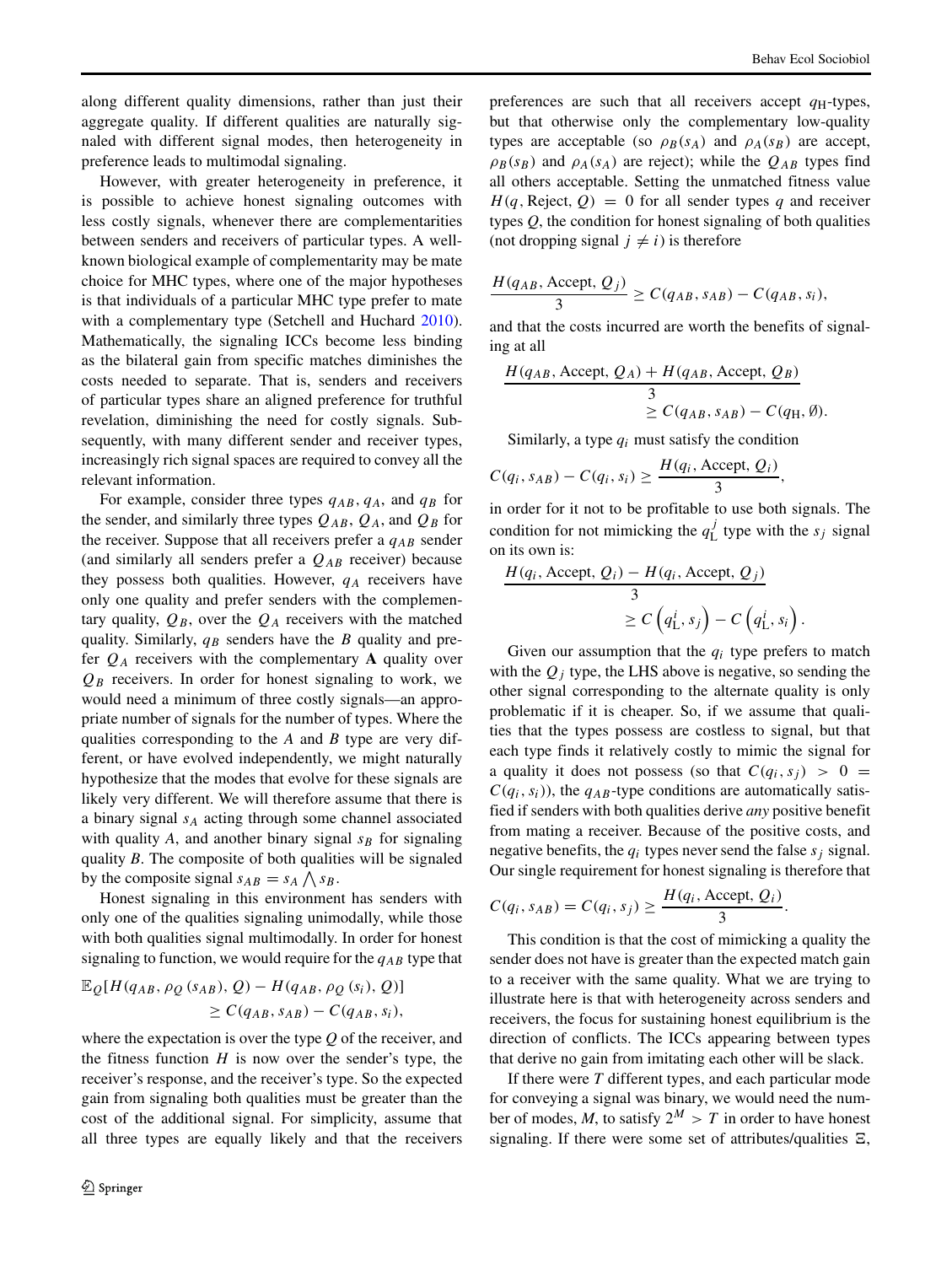the set of types would be equal to  $2^{\mathbb{E}}$  (to the power set), containing every possible combination of these qualities. The number of distinct signaling modes necessary to convey this type space honestly then is  $M = |\Xi|$ . So, multimodality may be explicable by heterogeneity in the preferences of each side, and the need to distinguish heterogeneously valued qualities.

Without this richer signal space, the signal must become more directed, and targeted towards a specific receiver of some known type. An interesting example of this scenario can be found in Coles et al. [\(2013\)](#page-15-24), which examines an assortative labor market with a coarse ascending classification of workers and firms with globally agreed quality, and an additional idiosyncratic preference dimension. Take, for example, a female primate, in which every female prefers a high-ranking male to a middle-ranking male to a lowranking male. On top of this, there is a separate idiosyncratic element. For example, within a particular class (*high*, *middle*, *low*), one particular female may prefer a high-ranking male with one particular MHC type, while another prefers a high-ranking male with a different MHC type; and similarly for the females over the males within each category. However, each side only knows their own idiosyncratic preferences. Signals in this environment are modeled as constrained resources directed at a specific receiver of known type. Each player has a limited number of signals that they can use, which they direct to an individual on the other side of the market. This limited use induces an *opportunity cost* for the signals; giving them to one receiver comes at the cost of not being able to use the signal on another. In this environment, signaling improves the outcomes for the senders, but there is an indeterminate effect for receivers. In a biological context, we would need one publicly available signal expressing the global quality (e.g., a bright mandrill nose that can be seen by all females; Setchell and Wickings [2005\)](#page-16-42), and a binary private channel for the idiosyncratic element (e.g., a scent only accessible from close distance to mandrill females who are approached by males; Setchell et al. [2010\)](#page-16-43). The fewer opportunities the individual has to give this private signal to their target receiver, the greater the opportunity cost. The sender therefore ends up being more selective over who to approach, and this selection adds to the efficacy of the signal. Signaling models of this type are relatively new to the economics matching literature, but similar models are promising avenues for animal behavior researchers, given their resemblance to biologically plausible scenarios. Differences in signal detection related to sensory systems, environmental noise structures, and signal transmission properties mean that it is much more likely that public and private channels will evolve in different modalities than in the same modality.

The problem of how to match agents when both sides of the market have heterogeneous preferences has been dealt with in the economics literature on two-sided matching. The interested reader should consult (Roth and Sotomayor [1990\)](#page-16-44) for many standard results. Such "matching problems" are now becoming more prevalently discussed within the theoretical biology literature (see Hooper and Miller [2008;](#page-15-25) Tobias et al. [2011\)](#page-16-45). The economic literature is now beginning to examine unidimensional assortative matching markets with signaling and produce necessary conditions similar to the single crossing property (Hoppe et al. [2009,](#page-16-46) [2011;](#page-16-47) Hopkins [2011\)](#page-15-26).

# Multiple senders

Another case in which multiple dimensions becomes interesting is one in which there are multiple senders and a single receiver. The basic idea is that competition between two senders that share some common knowledge may increase the information transmitted honestly. By using tensions *between* the senders, the receiver is able to determine more about the true underlying state. When the information process is unidimensional, the two senders' signals  $s_1$  and  $s_2$ end up as a composite signals =  $(s_1, s_2)$ , but there is an underlying true state variable  $q \in \mathcal{Q}$ . The posterior distribution  $\lambda_s$  is therefore over the set of states in *Q*, but each sender's ability to change the receiver's response is conditional on both their own chosen signal, and also the other sender's signal. Because of this, the ICC for a particular sender (conditional on the other being honest) is given by

$$
H(q, \rho(\sigma(q), \sigma(q))) - H(q, \rho(s, \sigma(q)))
$$
  
\n
$$
\geq C(q, \sigma(q)) - C(q, s),
$$

for all possible deviating signals *s*. It is possible, given harsh reactions to senders that do not agree (so that  $s_1 \neq s_2$ ) to enable honest signaling even with cheap talk. Equilibria of this form rely on heavily constructed posterior distributions, as only a small subset of the signal space is pinned down via Bayes' rule.

Within the cheap talk economics literature where the costs for all signals are zero, two senders with opposed interests who signal sequentially (for instance, two males engaged in a zero-sum game for a female) temper one another's ability to gain from deception, and there are gains to the amount states *q* where information is honestly transmitted, but there is still not fully revealing honest signaling (see Krishna and Morgan [2001,](#page-16-48) [2004\)](#page-16-49). When the senders have aligned interests in deceiving the receiver, this type of competition is less useful. For example, consider two carnivorous predators from a single pack trying to signal to a dangerous prey animal that they do not wish to attack. The addition of another sender has no effect on the strategic problem, as both predators would seek send a safe signal even if they were going to attack, and if taking the animal by surprise was profitable.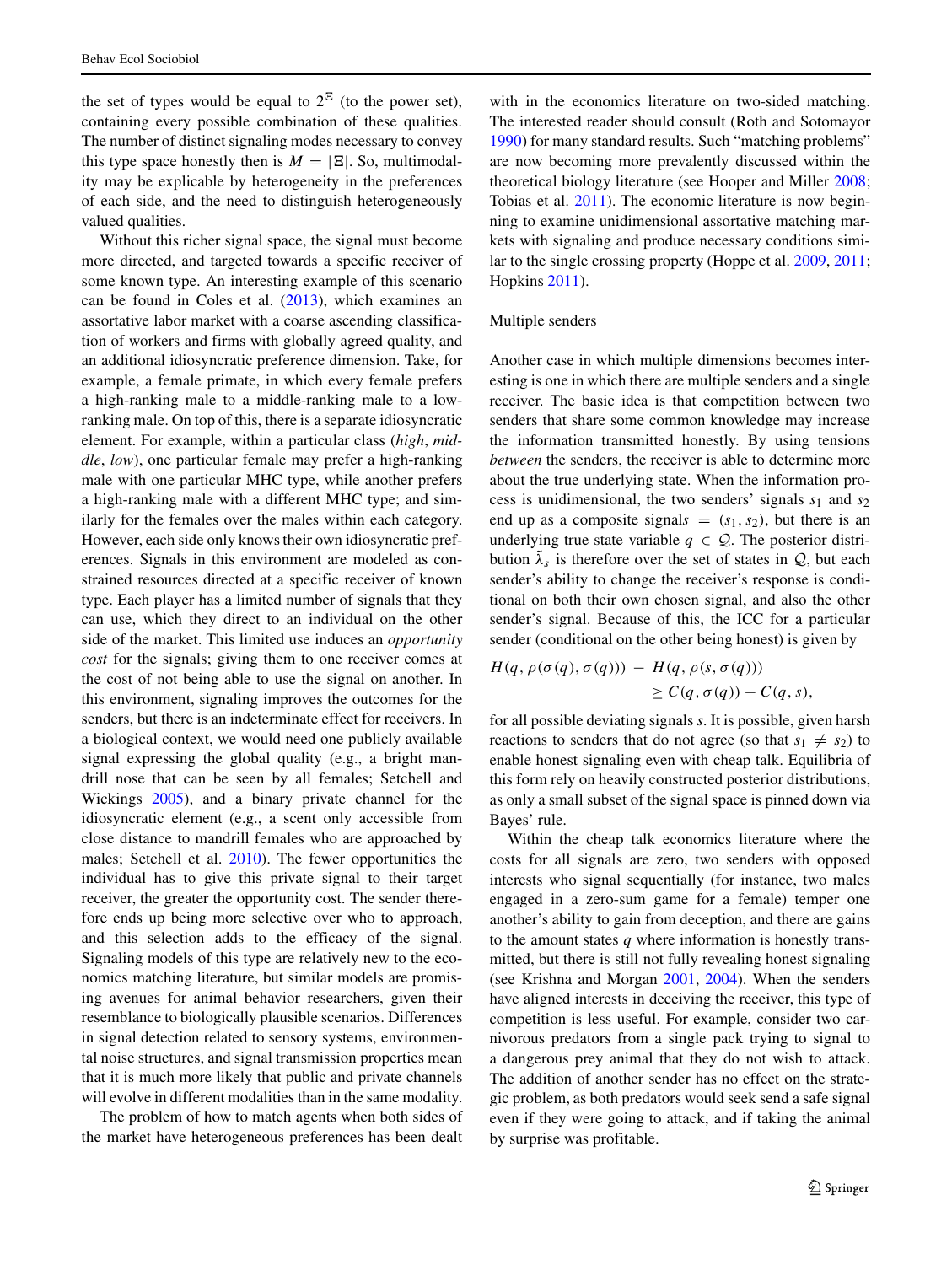Interestingly, within the cheap talk setting, multiple dimensions for the underlying state *q* dramatically increases the scope for information transfer (see Battaglini [2002;](#page-15-27) for further details and modeling limits, see Levy and Razin [2007;](#page-16-50) Ambrus and Takahashi [2008\)](#page-15-28). If signal modes are intimately related to the differing dimensions of the signaling problem, then multimodal signaling would again be useful for honest communication without any necessary cost structure for signals. This stands in contrast to the one-dimension, one-sender example, where honest communication was not possible and at best there was partial information revelation. The reason is that each sender's message produces a subset of the state space *Q*, for which the other sender is conditionally aligned.

In the language of the cheap talk model in the section ["Cheap talk"](#page-5-0) suppose the state is multidimensional and given by  $q = (q_1, q_2)$  and the response is similarly multidimensional  $r = (r_1, r_2)$ . So the information the receiver wishes to understand has two components, 1 and 2. In the simplest case, consider two senders 1 and 2 who are conditionally aligned with the receiver on dimensions 1 and 2, respectively. That is sender *i* derives the greatest benefit from the receiver's action on issues *i* being the receiver-optimal response  $r_i^*(q_i)$ . However, each sender is misaligned on the other issue, and desires to bias the receiver's choice. Sender 1 would ideally like the response to be  $r = (r_1^*(q_1), H_1(q))$ , with decreasing fitness away from this optimal point. Conversely, sender 2 gets the highest utility from the response  $r = (H_2(q), r_1^{\star}(q_2))$  with decreasing fitness the further the response from this point. By selecting and trusting the sender that is conditionally aligned on each issue, the receiver can fully extract the true state. That is, conditional on sender 2 revealing the second element of the state, sender 1's requirement for honest revelation is that

$$
H_1(q, \left(\rho_1^{\star}(q_1), \rho_2^{\star}(q_2)\right)) \geq H_1(q, \left(\rho_1^{\star}(s), \rho_2^{\star}(q_2)\right)),
$$

for every other signal s. But, given sender 1's preference for responses closer to  $(\rho_1^*(q_1), H_1(q))$ , this is satisfied for all signals the sender can make. A similar ICC for sender 2 indicates complete alignment, conditional on the receiver selectively combining the signals, and the other sender being honestly revealing.

The above construction might seem pathological, as in each signal issue we have a completely trustworthy sender. The problem is simply one of trusting the right sender on the conditionally aligned issue, and ignoring senders on the issues where they are misaligned. However, this type of construction can work more generally, where sender  $i$  in revealing the state  $q$  is trusted to be revealing that the true state lies in some set  $Q_i(q) \subset Q$ . So long as

 $Q_1(q) \cap Q_2(q) = \{q\}$  we will get full revelation, and the ICC condition for sender *i* will require only that

$$
H_i(q, \rho^{\star}(q)) \geq H_i(q, \rho^{\star}(\hat{q})), \forall \hat{q} \in \mathcal{Q}_j(q).
$$

That is, the sender *i* is trusted to reveal precisely only within the conditionally aligned set  $Q_i(q)$ , and their signal is used to construct a set  $Q_i(q)$  through which to judge the sender *j*.

We do not have compelling biological examples that fit the above scenarios, but we believe the theoretical point is worth considering and may prove interesting from biological perspectives. The important point is that even within the cheap talk scenario, tensions between multiple senders can create honest equilibria in which the scope for information transfer is far greater than with just one sender. The signals for this construction are generically multidimensional, but receivers here are also exploiting tensions across senders, combining signals in both dimensions from both senders.

Under the costly signaling paradigm, there has been less work on multiple senders of which we are aware. One natural question in economics is how signaling works in duopolies, i.e., situations in which two signalers are competing for the attentions of a single receiver. This is related to the multiple channels in the section ["Costly](#page-10-1) [advertising, direct benefits, and repeated interactions"](#page-10-1): Do multiple senders mostly compete through transfers (direct benefits), or through costly signaling for indirect benefits? The interested reader may wish to consult Hertzendorf and Overgaard [\(2001\)](#page-15-29) and Daughety and Reinganum [\(2008\)](#page-15-30).

## Multiple audiences and eavesdroppers

A final reason why it might be useful to have multimodal signals is that there are many different receivers, and the sender may want different information to be available to different receivers. This is a common scenario in animal communication. Often there may even be multiple audiences of different types, such as both conspecific rivals (e.g., Clark et al. [2012\)](#page-15-31) and heterospecific predators (e.g., Roberts et al. [2007\)](#page-16-51).

For example, consider a female mammalian sender who wishes to mate with the best quality male in her area. The female can be one of two types: ovulating or not. Male receivers want to mate with ovulating females, but not a non-ovulating one. The female is unaware of which males are in her immediate vicinity and willing to mate. In order to attract all available males, she needs to express a public signal to draw males to her and into competition for her. However, once she has attracted male receivers, she wants the highest quality male to mate with her (for simplicity, assume all males' quality is fully observable to the sender). Thus, she may want to send a private signal indicating that she is ovulating only to the highest quality mate in order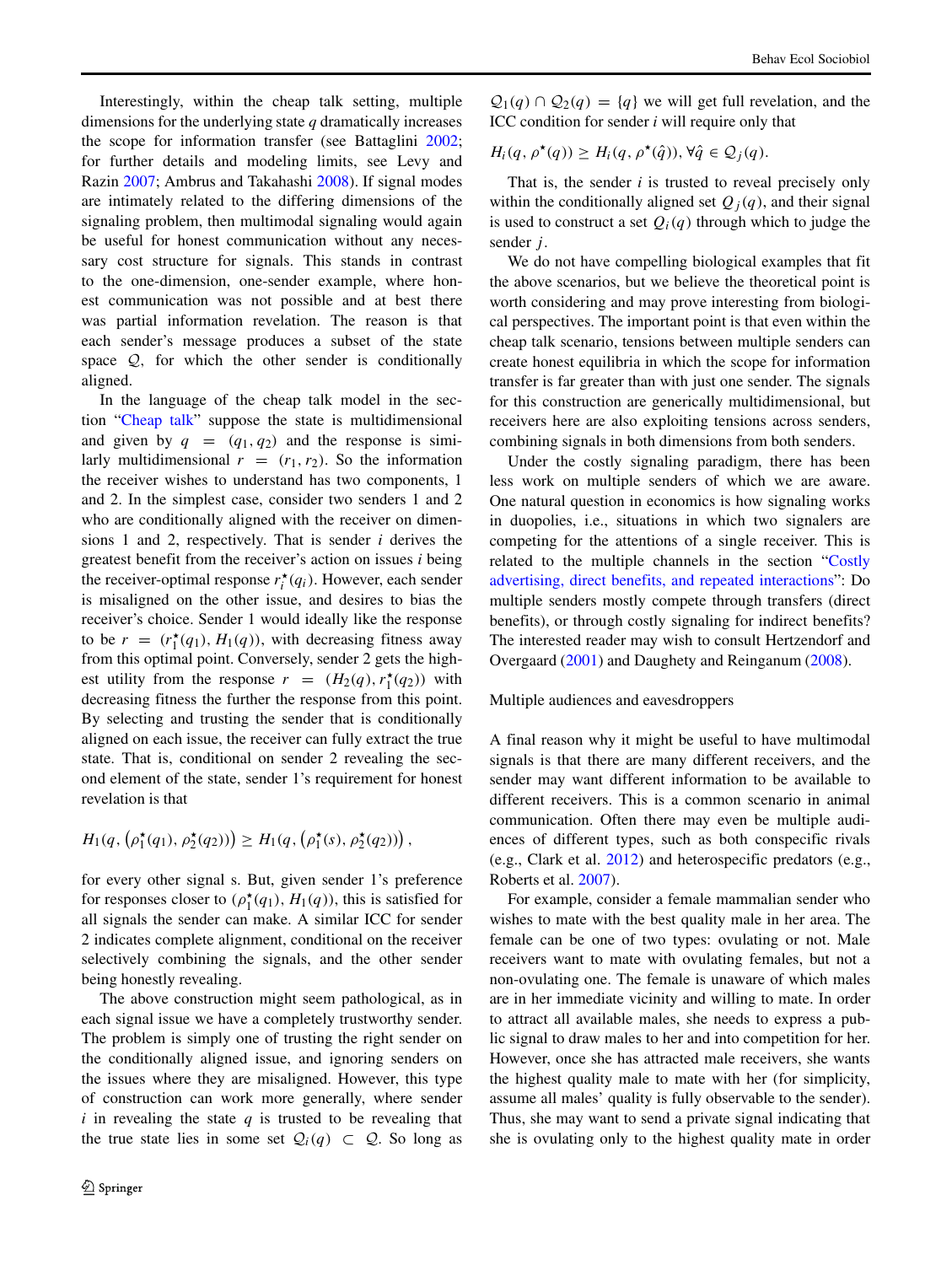to encourage him to mate with her at the appropriate time (see Higham et al. [2009,](#page-15-32) for baboons).

Such a scenario might be supportable in an equilibrium. However, it must be the case that the public signal, which is used to facilitate search, contains only partial information about the fertility of the female. If the female only makes public calls when she is ovulating, then this search signal is also fully revealing of her state. All males in the vicinity would try to mate with her when she is ovulating, and there would be no additional information contained in the private signal. It must be the case then that females sometimes sends public signals even when not ovulating—and do so often enough to ensure that the likelihood of ovulating conditional on the public signal is high enough to encourage male receivers to approach, but low enough to ensure that they will not mate without an additional private signal. Here, the public signals cannot be fully honest signals of female state.

Similar to the reasoning above for multiple senders, multiple receivers can provide a strategic discipline that allows for honest equilibria, even in cheap talk environments. Public channels for signaling *can* allow for honest revelation where private signals do not. For instance, suppose an alpha male primate is trying to signal dominance to a nearby female through a display, but is in the presence of male bystanders. Where the dominance display is public, the signal can be honest, even if the display is not costly to the male to perform. If the male truly is the dominant male, there will be no realized cost, and the female becomes informed, and the other male receivers do nothing. However, if the male tries to signal dominance falsely, though there might be a small gain from communicating this to the female, there may well be a very large toll exacted by the true dominant individual in the form of physical punishment.

Mathematically, we can change our initial setup to have the sender's utility be  $V(q, r_M, r_F)$ : a function of the true state *q*, and the response of two receivers, *M* and *F*. In our simple example above, there was a public signal  $s \in$  ${q_H, q_L} = Q$ . The responses of the two receivers are for the female receiver  $F$  to choose to mate with those sending the signal  $q_H$  and to *not mate* with those who do not. The response of the *male* receiver *M* is to challenge the male who sends the dominant  $q<sub>H</sub>$  signal and to take no action otherwise. Incentive compatibility is maintained so long as the sender prefers

 $V(q_{\rm H},$  Mate, Challenge) >  $V(q_{\rm H},$  NotMate, NoChallenge),

and

 $V(q_L, \text{NotMate}, \text{NoChallenge}) > V(q_L, \text{ Mate}, \text{Challenge}).$ 

That is, the true alpha gains more from his increased social status (including more mating opportunities with females) than he incurs from the male receiver challenging, while this is the opposite for the beta male. Effectively, one of the receivers performs the role of the cost function in our costly signaling setup, so long as the signal is public. In economics, the use of private and public channels in this manner are normally illustrated through firms as senders that seek to send positive signals of their prospects to potential investors. The other receiver is normally a competing or incumbent firm, that the signaler would ideally like to keep in the dark as to their financial strength, directly paralleling the mating situation above. In this sense, "multiple receivers" offer an explanation for why many signals (such as a call) that do not seem to incur physical costs might be rationalized through costs imposed through other receivers (punishment of cheaters, e.g., Számadó, [2011\)](#page-16-25). Specific public signaling modes that attract predators or danger, such as bright colors and loud calls, might be more likely to evolve in situations where an honest equilibrium requires higher quality types to incur costs. Modes that are private animal-to-animal signals might be more appropriate where the information communicated represents idiosyncratic preferences, and the ICCs are satisfied without costly signaling. To create both public and private channels, different modes specifically may be sorted because signals are more likely to have very different detectability limits in different modes (vocal vs visual; visual vs olfactory) than multiple signals in the same modality would. Equilibria with public and private signaling are discussed in Farrell and Gibbons [\(1989\)](#page-15-33), where they examine each signaling mode separately (see also Newman and Sansing, [1993\)](#page-16-52). However, there has been less work examining multimodal communication where both private and public channels are available to senders. The presence of a private channels might undercut the strategic discipline that comes from other receivers being able to observe the public signal. We feel this is an interesting and potentially fruitful area for further research.

## **Conclusion**

In this manuscript, we have asked the question: if nature were designing a signaling game for a sender and receiver to play, are there efficiency or fitness gains to having multiple and multimodal signals over unimodal ones? In both costly signaling and cheap talk paradigms, without further constraints on the problem, the answer is no. It is simple to show that anything that can be achieved with a multimodal signal can be achieved with a single signal. The content of a signal is captured by the inferred information the signal relays to the intended audience, while the incentive compatibility is captured by the effective costs of the signal. Whether the signal is a complex mix of vocal and visual displays in a choreographed dance next to an intricately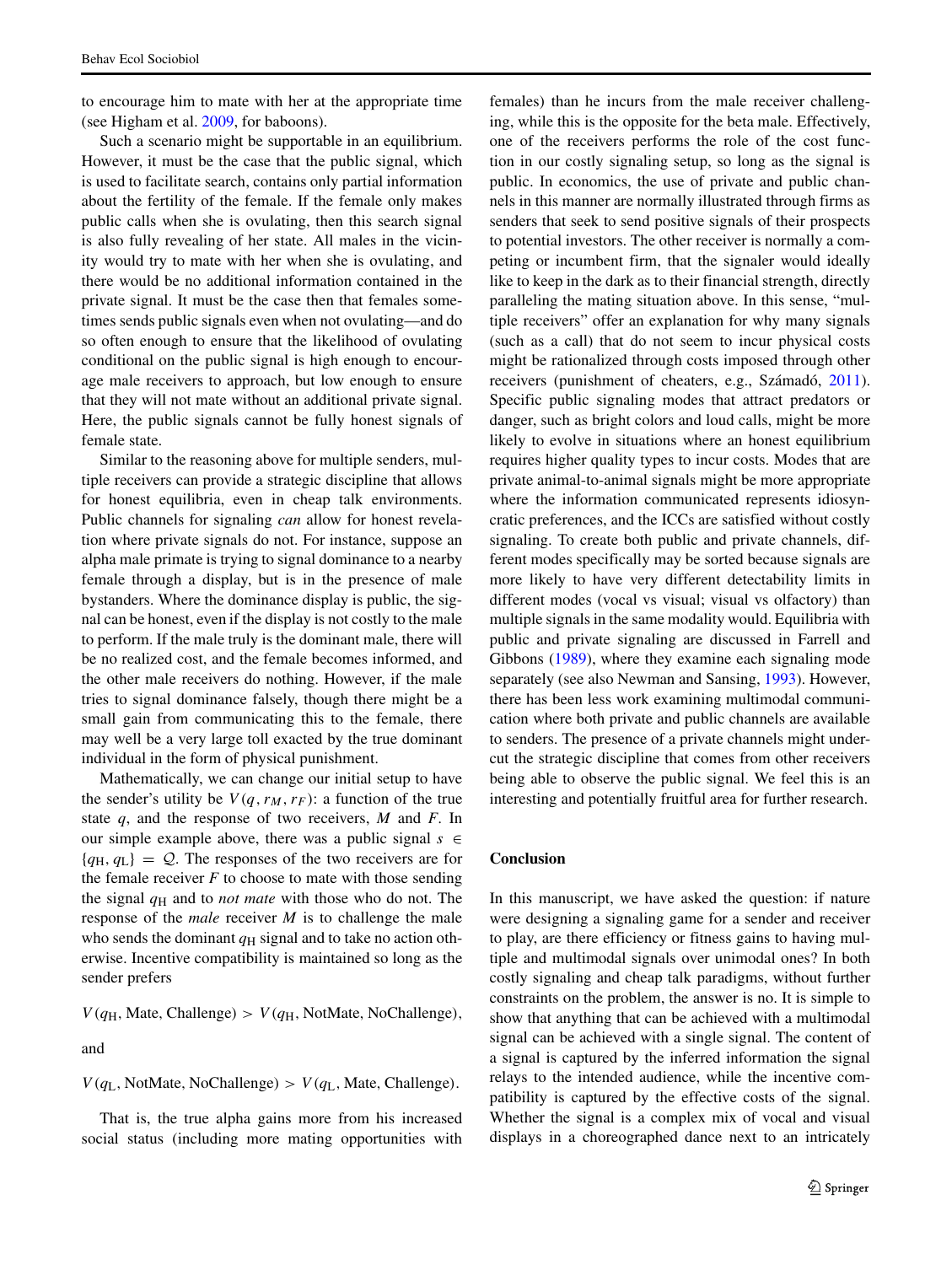prepared nest or a simple audible grunt does not matter theoretically, what matters is that the receiver interprets the signal to infer quality, and that other types will not mimic this signal because the costs of the signal are not worth the benefits of sending it. While the richness of the signal space (that is, the number of different signals that can be sent) is important, without additional constraints, there is no reason for these to signals to be arranged along different dimensions or in different modalities. Having presented this conclusion and set up both single games in both paradigms and extended these to multiple signals, we investigated different sets of possible constraints that may make multiple and multimodal signal more likely to evolve. Constraints on cost functions and bandwidths, orthogonal noise, strategically distinct modes, multiple qualities, multiple signalers, and multiple audiences all provide biologically plausible constraints that favor multiple and multimodal signaling. While some of these do not necessarily favor multimodal signaling per se, a number do seem to specifically favor multimodal signaling, as the biological constraints involved would be more easily solved by additional signals in different modalities than by additional signals in the same modality. These areas are highly promising for future elaboration and investigation. Economic models of signaling have much to offer biology but in turn animal systems may offer unprecedented opportunities for the testing of otherwise abstract economic models that are often difficult to assess within human economies. Combining the theoretical nature of economic models with the empirical nature of biology stands to benefit our understanding of signaling in both fields.

**Acknowledgments** We are indebted to Eileen Hebets, Martin Stevens, Will Allen, and two anonymous referees for their constructive feedback on a previous version of the manuscript, and also to Itay Fainmesser who was involved in the early stages of the project. All and any mistakes are our own.

#### **References**

- <span id="page-15-5"></span>Alesina A (1988) Credibility and policy convergence in a two-party system with rational voters. Am Econ Rev 78:796–805
- <span id="page-15-28"></span>Ambrus A, Takahashi S (2008) Multi-sender cheap talk with restricted state spaces. Theor Econ 3:1–27
- <span id="page-15-16"></span>Ay N, Flack J, Krakauer DC (2007) Robustness and complexity coconstructed in multimodal signalling networks. Philos T Roy Soc B 362:441–447
- <span id="page-15-27"></span>Battaglini M (2002) Multiple referrals and multidimensional cheap talk. Econometrica 70:1379–1401
- <span id="page-15-9"></span>Bergstrom CT, Lachmann M (1998) Signaling among relatives. III. talk is cheap. Proc Natl Acad Sci USA 95:5100–5105
- <span id="page-15-1"></span>Bergstrom CT, Számadó S, Lachmann M (2002) Separating equilibria in continuous signalling games. Philos Trans R Soc B 357:1595– 1606
- <span id="page-15-10"></span>Brilot BO, Johnstone RA (2002) Cost, competition and information in communication between relatives. J Theor Biol 217:331– 340
- <span id="page-15-11"></span>Brilot BO, Johnstone RA (2003) The limits to cost-free signalling of need between relatives. Proc R Soc Lond B 270(1519):1055– 1060
- <span id="page-15-20"></span>Bro-Jørgensen J (2010) Dynamics of multiple signalling systems: animal communication in a world in flux. Trends Ecol Evol 25:292– 300
- <span id="page-15-22"></span>Charlton BD, Reby D, McComb K (2007) Female red deer prefer the roars of larger males. Biol Lett 3:382–385
- <span id="page-15-31"></span>Clark DL, Roberts JA, Uetz GW (2012) Eavesdropping and signal matching in visual courtship displays of spiders. Biol Lett 8:375– 378
- <span id="page-15-23"></span>Clutton-Brock TH, Albon SD (1979) The roaring of red deer and the evolution of honest advertisement. Behaviour 69:145–170
- <span id="page-15-24"></span>Coles P, Kushnir A, Niederle M (2013) Preference signaling in matching markets. Am Econ J Microecon 5:99–134
- <span id="page-15-8"></span>Crawford VP, Sobel J (1982) Strategic information transmission. Econometrica 50:1431–1451
- <span id="page-15-30"></span>Daughety AF, Reinganum JF (2008) Imperfect competition and quality signalling. Rand J Econ 39:163–183
- <span id="page-15-14"></span>Edlin AS, Shannon C (1998) Strict monotonicity in comparative statics. J Econ Theory 81:201–219
- <span id="page-15-15"></span>Engers M (1987) Signalling with many signals. Econometrica 55:663– 674
- <span id="page-15-0"></span>Enquist M (1985) Communication during aggressive interactions with particular reference to variation in choice of behaviour. Anim Behav 33:1152–1161
- <span id="page-15-33"></span>Farrell J, Gibbons R (1989) Cheap talk with two audiences. Am Econ Rev 79:1214–1223
- <span id="page-15-21"></span>Feltovich N, Harbaugh R, To T (2002) Too cool for school? Signalling and countersignatures. RAND J Econ:630–649
- <span id="page-15-13"></span>Fudenberg D, Tirole J (1991) Perfect Bayesian equilibrium and sequential equilibrium. J Econ Theory 53:236–260
- <span id="page-15-2"></span>Getty T (1998) Handicap signalling: when fecundity and viability do not add up. Anim Behav 56:127–130
- <span id="page-15-12"></span>Getty T (2006) Sexually selected signals are not similar to sports handicaps. Trends Ecol Evol 21:83–88
- <span id="page-15-4"></span>Godfray HC, Johnstone RA (2000) Begging and bleating: the evolution of parent-offspring signalling. Philos Trans R Soc B 355:1581– 1591
- <span id="page-15-3"></span>Godfray HCJ (1991) Signalling of need by offspring to their parents. Nature 6333:328–330
- <span id="page-15-18"></span>Grafe TU, Preininger D, Sztatecsny M, Kasah R, Dehling JM, Proksch S, Hödl W (2012) Multimodal communication in a noisy environment: a case study of the Bornean rock frog *Staurois parvus*. PloS One 7:e37965
- <span id="page-15-7"></span>Grafen A (1990) Biological signals as handicaps. J Theor Biol 144:517–546
- <span id="page-15-17"></span>Hauser MD (1997) The evolution of communication. MIT, Cambridge
- <span id="page-15-19"></span>Hebets EA, Papaj DR (2005) Complex signal function: developing a framework of testable hypotheses. Behav Ecol Sociobiol 57:197– 214
- <span id="page-15-29"></span>Hertzendorf MN, Overgaard PB (2001) Price competition and advertising signals: signaling by competing senders. J Econ Manag Strateg 10:621–662
- <span id="page-15-32"></span>Higham JP, Semple S, MacLarnon A, Heistermann M, Ross C (2009) Female reproductive signaling, and male mating behavior, in the olive baboon. Horm Behav 55:60–67
- <span id="page-15-6"></span>Hinde CA, Johnstone RA, Kilner RM (2010) Parent-offspring conflict and coadaptation. Science 327:1373–1376
- <span id="page-15-25"></span>Hooper PL, Miller GF (2008) Mutual mate choice can drive costly signaling even under perfect monogamy. Adapt Behav 16:53–70
- <span id="page-15-26"></span>Hopkins Ed (2011) Job market signaling of relative position, or Becker married to Spence. J Eur Econ Assoc 10:290–322